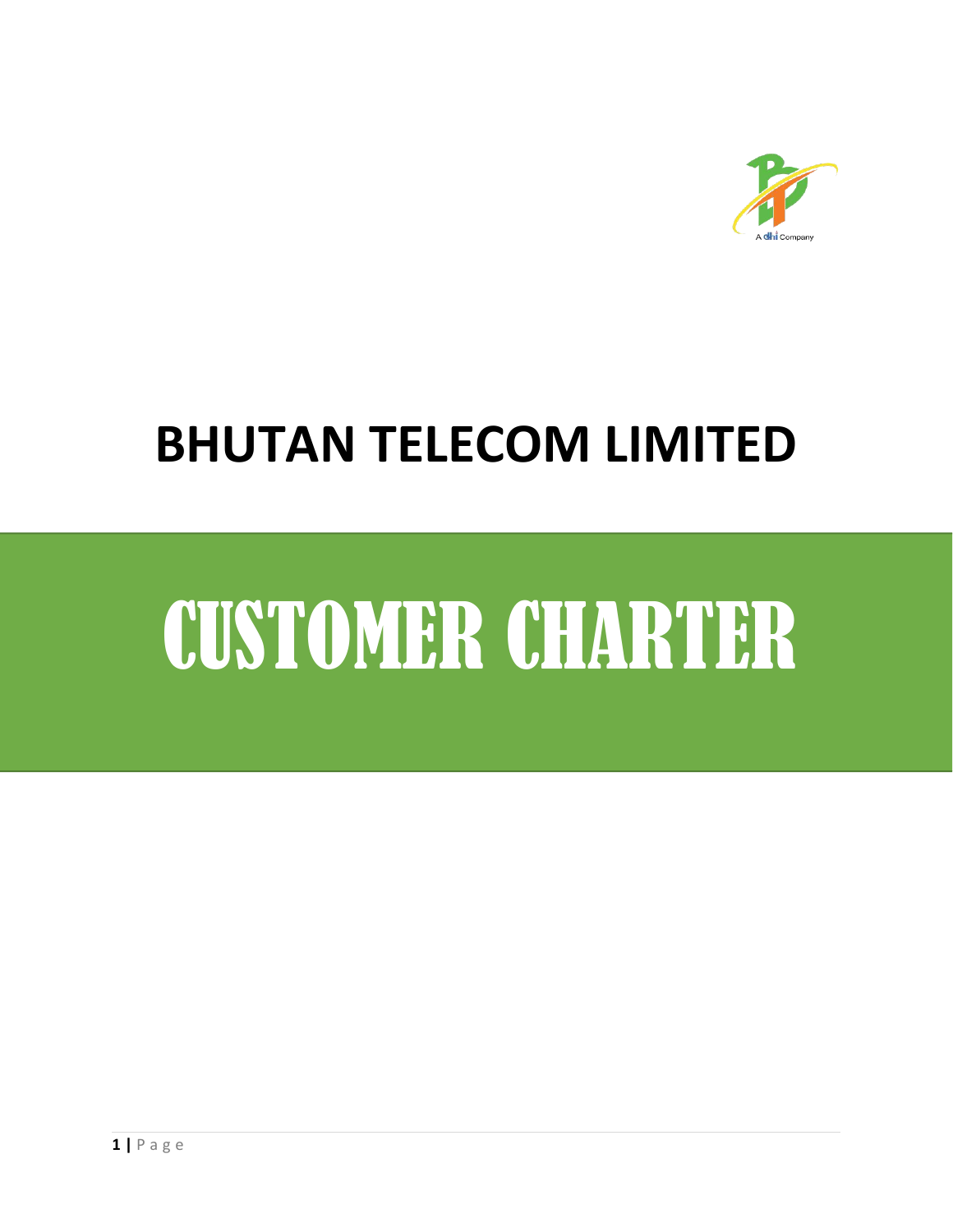# **Table of Contents**

| $\mathbf{1}$ . |         |                                                                              |  |
|----------------|---------|------------------------------------------------------------------------------|--|
| 1.1.           |         |                                                                              |  |
| 1.2.           |         |                                                                              |  |
| 1.3.           |         |                                                                              |  |
| 2 <sup>1</sup> |         |                                                                              |  |
| 2.1.           |         |                                                                              |  |
| 2.2.           |         |                                                                              |  |
|                | 2.2.1.  |                                                                              |  |
|                | 2.2.2.  |                                                                              |  |
|                | 2.2.3.  |                                                                              |  |
|                | 2.2.4.  |                                                                              |  |
|                | 2.2.5.  |                                                                              |  |
|                | 2.2.6.  |                                                                              |  |
|                | 2.2.7.  |                                                                              |  |
|                | 2.2.8.  |                                                                              |  |
|                | 2.2.9.  | Self-attested documents required to furnish Proof of Identity and Address 27 |  |
|                | 2.2.10. |                                                                              |  |
|                | 2.2.11. |                                                                              |  |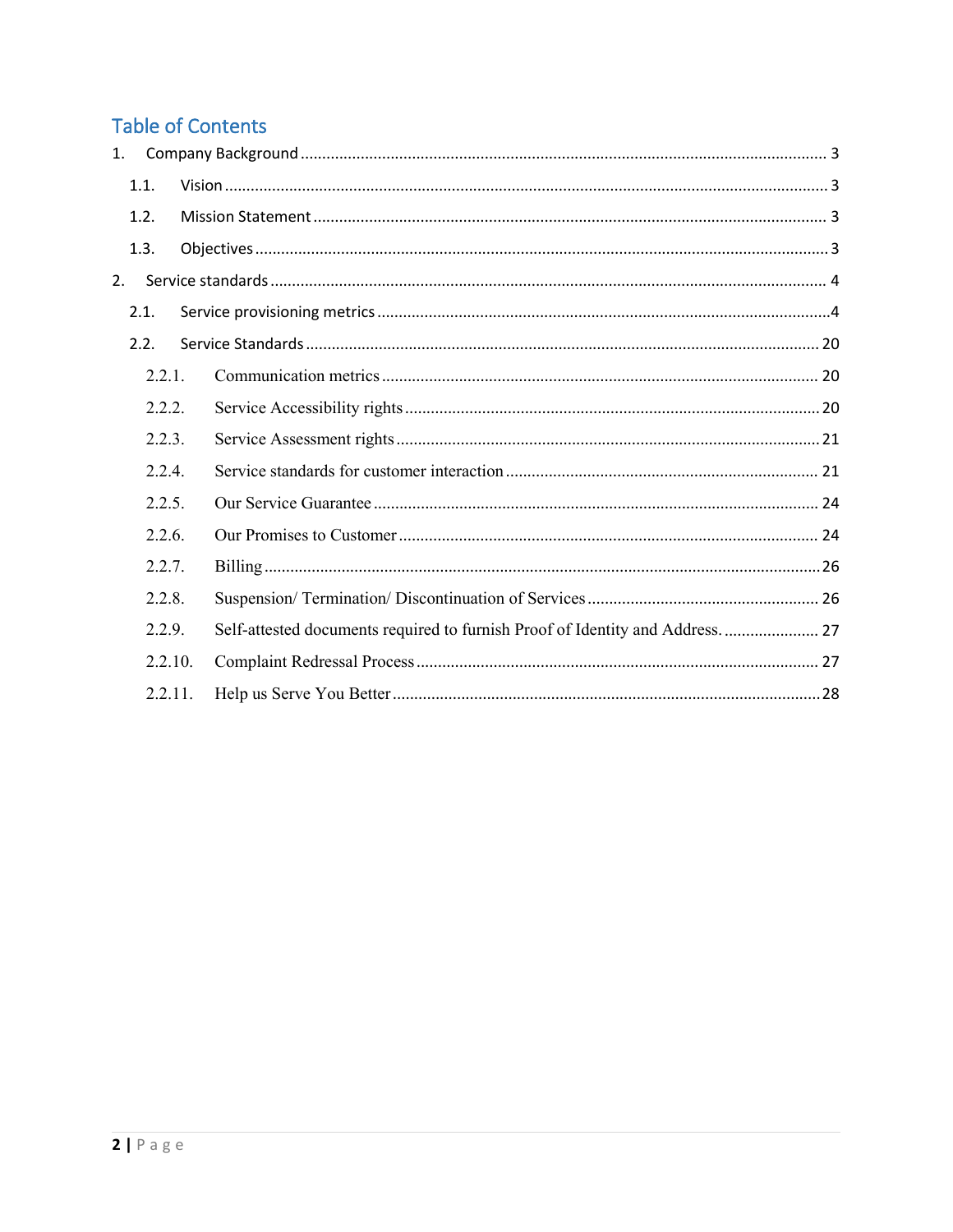#### <span id="page-2-0"></span>**1. Company Background**

Bhutan Telecom Limited (BTL) is the leading provider of telecommunications and Internet services in the Kingdom of Bhutan. Besides fixed line telephony, it provides GSM Mobile services under its flagship brand B-Mobile and Internet Services. It is the leading provider of both Mobile telephony and Internet services in the country, and the only fixed line telephony service provider in the country.

BTL came into existence on 1 July 2000 as a fully state-owned company with the corporatization of the erstwhile Department of Telecommunications which was established in 1970. The first rudimentary works in building a telecommunication network in the country was taken up in 1963 to aid development works of the First Five Year Plan for modern economic development of the country. Since then, BTL has come a long way from its humble beginnings and today boasts of a fully digital microwave and optical fiber backbone network covering the length and breadth of the country.

BTL has left no stone unturned in its efforts towards fulfilling both its commercial and social mandates. Today, BTL's revenue and customer base are growing at a sustained pace. B-Mobile has taken its services to even the remotest corners of the country where commercial viability is out of the question and its network has covered all 205 Gewogs (Blocks) in the country.

#### <span id="page-2-1"></span>**1.1.Vision**

To be the company of choice

# <span id="page-2-2"></span>**1.2.Mission Statement**

Provide innovative and reliable ICT services.

# <span id="page-2-3"></span>**1.3.Objectives**

- To deliver a highest standard of service to our customers
- To provide effective and efficient support services
- To promote greater transparency and accountability
- To provide an interactive communication platform for the information, protection and education of consumers.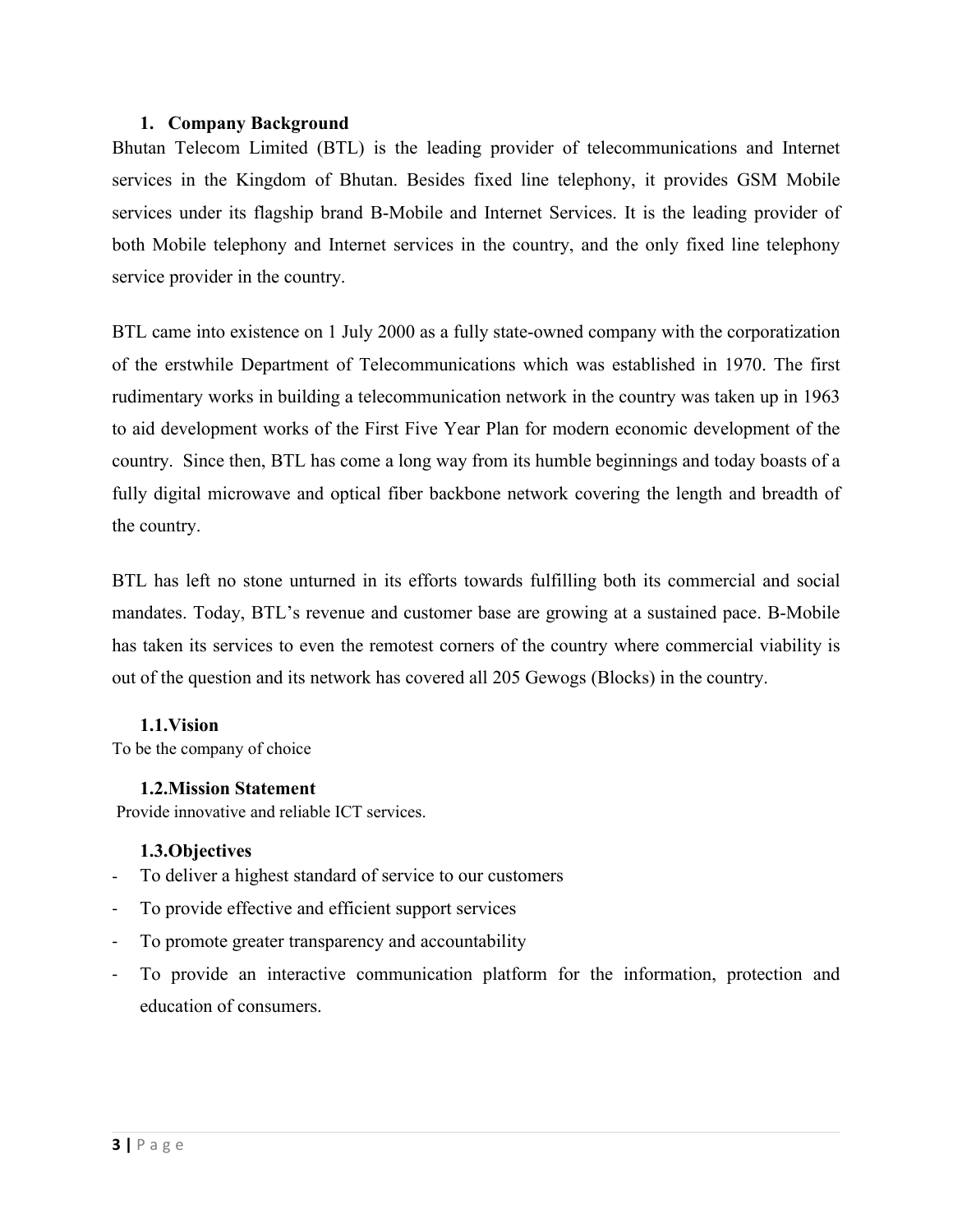# **2. Service standards**

# **2.1.Service provisioning metrics**

<span id="page-3-1"></span><span id="page-3-0"></span>

| Sl. No<br><b>Maximum Time</b><br>Service/<br><b>Responsibility</b><br><b>Process</b>                                                                                                                                                                                                                                                                                                                                                                                                                                                                                                                                                                                                                                                                                                                                                                                                                                                                                                                                                                                                                                                                                                                                                                |  |
|-----------------------------------------------------------------------------------------------------------------------------------------------------------------------------------------------------------------------------------------------------------------------------------------------------------------------------------------------------------------------------------------------------------------------------------------------------------------------------------------------------------------------------------------------------------------------------------------------------------------------------------------------------------------------------------------------------------------------------------------------------------------------------------------------------------------------------------------------------------------------------------------------------------------------------------------------------------------------------------------------------------------------------------------------------------------------------------------------------------------------------------------------------------------------------------------------------------------------------------------------------|--|
| <b>Transaction</b>                                                                                                                                                                                                                                                                                                                                                                                                                                                                                                                                                                                                                                                                                                                                                                                                                                                                                                                                                                                                                                                                                                                                                                                                                                  |  |
| <b>B-Mobile Service</b><br>Level 1: Counter<br>Present ID Card/Copy (Bhutanese), Work Permit<br>1.<br>(Expatriate), Passport (Foreigner) for prepaid SIM<br>Provision of new<br><b>Customer Care</b><br>5 minutes<br>a.<br>registration.<br>SIM card<br>/Service Centers<br>If non-national, shall also submit Undertaking Form<br>- to check/verify the<br>(prepaid/postpaid/<br>along with copy of CID/official letter.<br>documents/receive<br>tourist)<br>Upload CID and Undertaking Forms in SPS (e-<br>payment and issue<br>KYC).<br>the SIM<br>Fill up registration and surety forms along with<br>Level 2: Manager<br>copy of CID for postpaid SIM.s.<br>The applicant should produce the surety in person<br>5 minutes<br>with copies of his/her identity documents. (The<br>applicant may not produce the surety in person if<br>-In case the sales<br>the surety have duly signed the form and have<br>representatives are<br>submitted his/her complete document to the<br>not able to verify the<br>applicant).<br>documents, customer<br>All the required information / documents are<br>will be requested to<br>verified and uploaded in BSCS.<br>meet the manager.<br>Receive the payment, issue the SIM and thank the<br>customer. |  |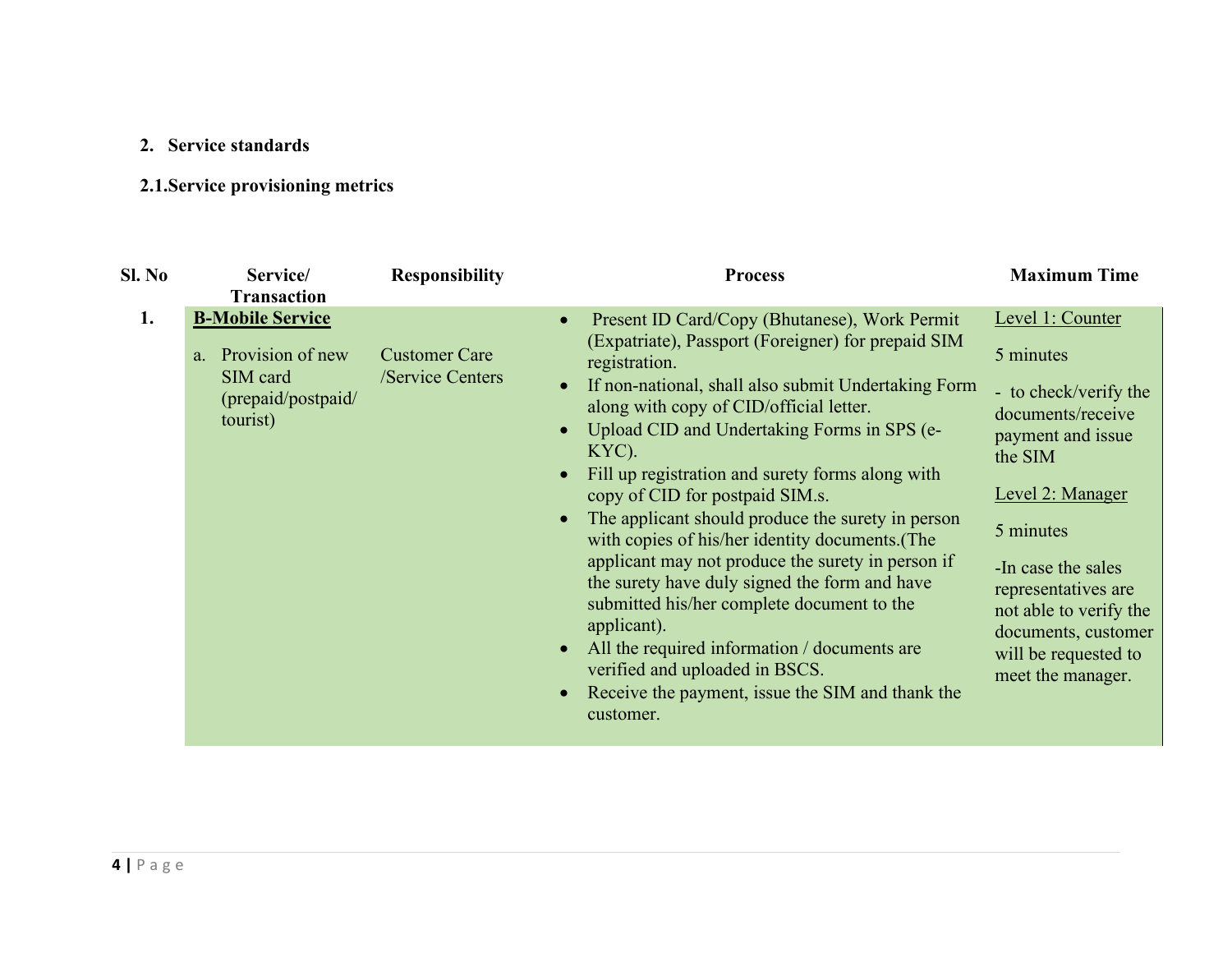| b. Replacement of<br>Regular Sim<br>(prepaid/postpaid)  | <b>Customer Care</b><br>/Service Centers | Present CID (CID Copy is required only if the CID<br>$\bullet$<br>copy is not in our system) for prepaid SIM.<br>Fill up replacement form with required details for<br>$\bullet$<br>postpaid SIM.<br>Verify if the details in the system and form<br>$\bullet$<br>matches. (Verify the details provided by customer<br>with the system , customer need not have to fill up<br>the form)<br>If the details don't match but the number is prepaid,<br>$\blacksquare$<br>then ask the customer for the last 4-5 call details<br>made from the SIM to be replaced and verify the<br>information.<br>Receive the payment, issue the SIM and thank the<br>customer.                                                                                   | Level 1: Counter<br>5 minutes<br>- to check/verify the<br>documents/receive<br>payment and issue<br>the SIM<br>Level 2: Manager<br>5 minutes<br>- In case the sales<br>representatives are<br>not able to verify the<br>documents, customer<br>will be requested to<br>meet the manager. |
|---------------------------------------------------------|------------------------------------------|-------------------------------------------------------------------------------------------------------------------------------------------------------------------------------------------------------------------------------------------------------------------------------------------------------------------------------------------------------------------------------------------------------------------------------------------------------------------------------------------------------------------------------------------------------------------------------------------------------------------------------------------------------------------------------------------------------------------------------------------------|------------------------------------------------------------------------------------------------------------------------------------------------------------------------------------------------------------------------------------------------------------------------------------------|
| c. Reconnection of<br>Regular Sim<br>(prepaid/postpaid) | <b>Customer Care</b><br>/Service Centers | Present CID (CID Copy is required only if the CID<br>copy is not in our system) for prepaid SIM.<br>Fill up reconnection form with required details for<br>postpaid SIM. CID copy is must to update in the<br>system)<br>In case of prepaid - Verify if the details are there in<br>the system and in the backend system.<br>In case of <b>Postpaid</b> - Verify the customer details in<br>the system. Check for any pending dues $\&$ request the<br>customer to clear it.<br>If the number is in another person's name or is not in<br>the system itself, manager shall take an undertaking<br>and allot the SIM or reject on case by case basis.<br>Reactivate the number, receive the payment, issue the<br>new SIM and thank the customer | Level 1: Counter<br>5 minutes<br>- to check/verify the<br>documents/receive<br>payment and issue<br>the SIM<br>Level 2: Manager<br>5 minutes<br>- In case the sales<br>representatives are<br>not able to verify the                                                                     |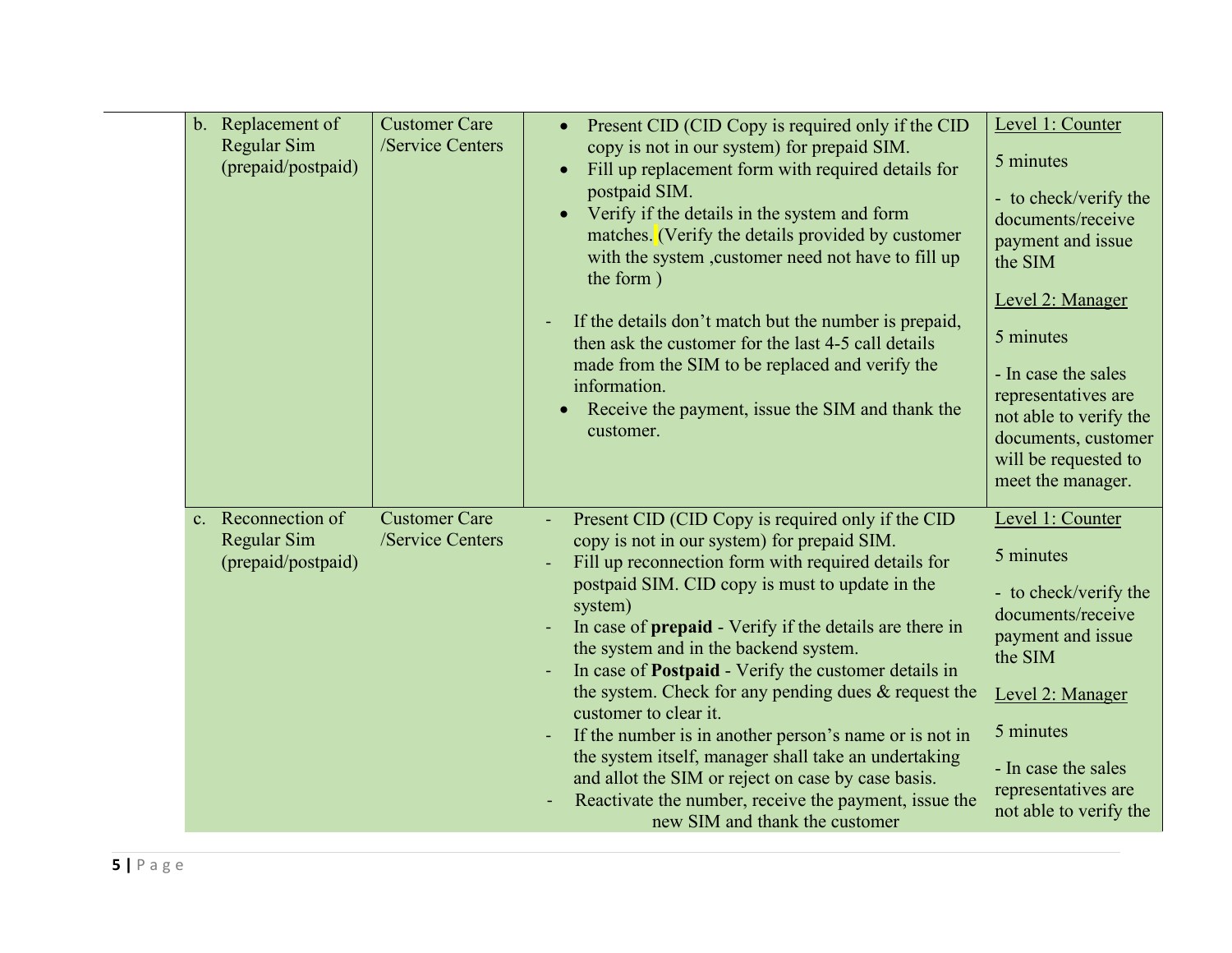|                                               |                                          |                                                                                                                                                                                                                                                                                                                                                                                                                                                                                                                                                                                                                                                                                                       | documents, customer<br>will be requested to<br>meet the manager.                                                                                                                                                                        |
|-----------------------------------------------|------------------------------------------|-------------------------------------------------------------------------------------------------------------------------------------------------------------------------------------------------------------------------------------------------------------------------------------------------------------------------------------------------------------------------------------------------------------------------------------------------------------------------------------------------------------------------------------------------------------------------------------------------------------------------------------------------------------------------------------------------------|-----------------------------------------------------------------------------------------------------------------------------------------------------------------------------------------------------------------------------------------|
|                                               |                                          |                                                                                                                                                                                                                                                                                                                                                                                                                                                                                                                                                                                                                                                                                                       | Level 3: Backend                                                                                                                                                                                                                        |
|                                               |                                          |                                                                                                                                                                                                                                                                                                                                                                                                                                                                                                                                                                                                                                                                                                       | 5-10 minutes                                                                                                                                                                                                                            |
|                                               |                                          |                                                                                                                                                                                                                                                                                                                                                                                                                                                                                                                                                                                                                                                                                                       | -To Reactivate the<br>number                                                                                                                                                                                                            |
| d. Subscription of<br>Mobile Data<br>Packages | <b>Customer Care</b><br>/Service Centers | Receive the request from the customer to subscribe<br>Mobile Data Packages.<br>In case of prepaid - Disseminate information<br>regarding the prepaid data packages that could be<br>directly loaded via MY BT app (B-Bwallet/B-Ngul/e-<br>LOAD) and other online banking Apps.<br>In case of Postpaid - Collect the data package<br>subscription form from the customer and verify the<br>details in the system or customers can opt different<br>postpaid plans from My BT app<br>Activate the package as per the form for those who<br>filled up the forms for package.<br>Ask if any device configuration is required.<br>Forward the customer to the technical counter and<br>thank the customer. | Level 1: Counter<br>3 minutes<br>- to check/verify the<br>documents/receive<br>payment and activate<br>the package<br>Level 2: Technical<br>Help<br>5 minutes<br>-In case other<br>technical support is<br>requested by the<br>customer |
| e. Special Mobile<br><b>Numbers</b>           | <b>Customer Care</b><br>/Service Centers | Provide the list of available number / check<br>availability for the numbers of customer's choice.<br>Submission of the filled-up registration form along<br>with mandatory documents.<br>All the required information / documents are                                                                                                                                                                                                                                                                                                                                                                                                                                                                | Level 1: Counter<br>30 minutes<br>- To provide the<br>special number<br>list/check the                                                                                                                                                  |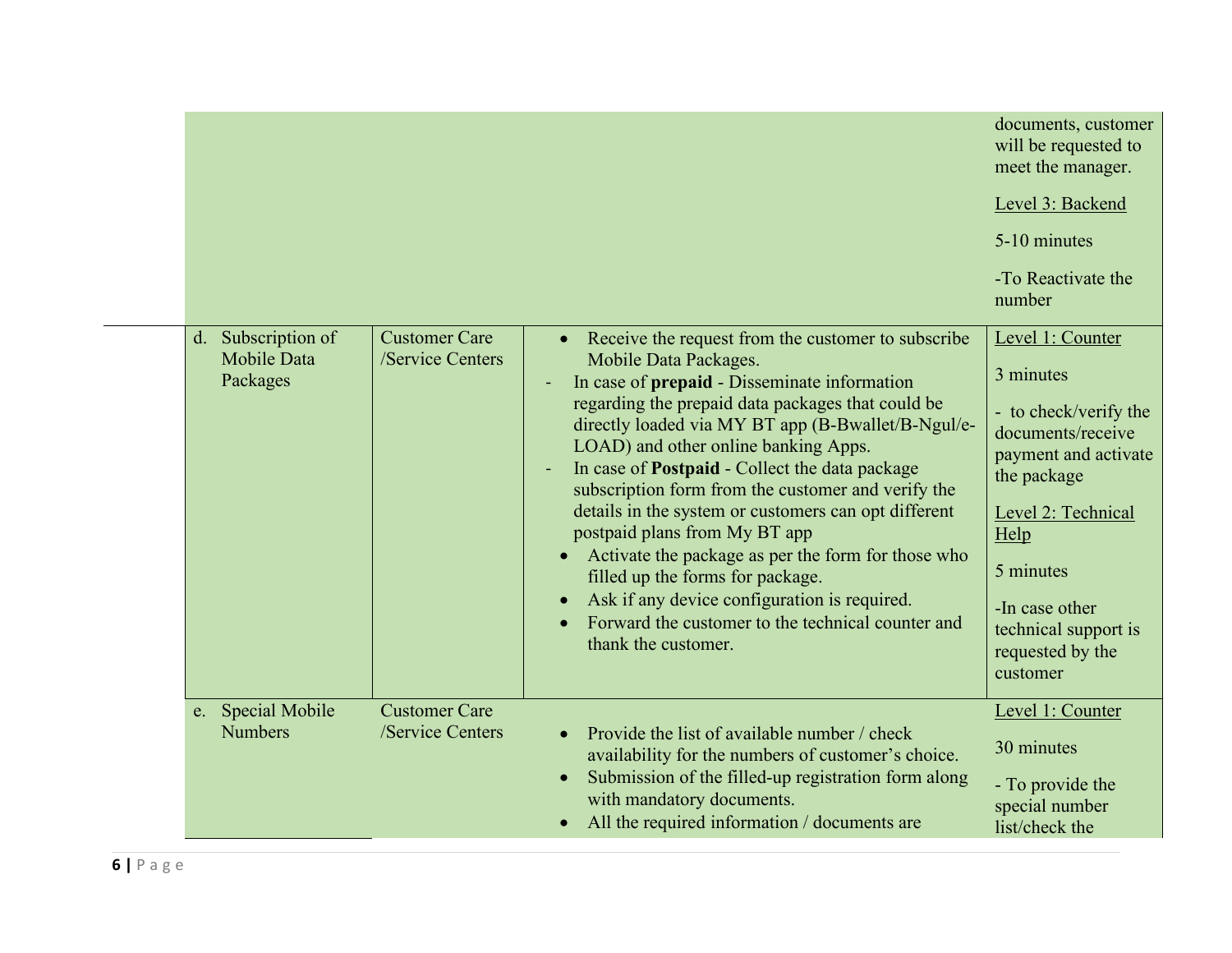|                                                                                                           |                                                                                                                                                                            | verified and updated in DMS.<br>Receive the payment, issue the SIM and thank the<br>customer.                                                                                                                                                                                                                                                                                                                                                                                                                                                                                                                                                                                      | availability of<br>customer's choice/<br>determine the price<br>Level 2: Manager<br>5 minutes<br>- In case the sales<br>representatives are<br>not able to verify the<br>documents, customer<br>will be requested to<br>meet the manager. |
|-----------------------------------------------------------------------------------------------------------|----------------------------------------------------------------------------------------------------------------------------------------------------------------------------|------------------------------------------------------------------------------------------------------------------------------------------------------------------------------------------------------------------------------------------------------------------------------------------------------------------------------------------------------------------------------------------------------------------------------------------------------------------------------------------------------------------------------------------------------------------------------------------------------------------------------------------------------------------------------------|-------------------------------------------------------------------------------------------------------------------------------------------------------------------------------------------------------------------------------------------|
| Conversion of<br>f.<br><b>Numbers</b><br>(prepaid to postpaid<br>number OR postpaid<br>to prepaid number) | <b>Customer Care</b><br>/Service Centers<br>*in case of<br>postpaid to<br>prepaid<br>conversion, only<br>customer care has<br>the authority and<br>not service<br>centers. | Submission of the filled-up conversion form.<br>In case of prepaid to postpaid - All the required<br>information / documents are verified. Prepaid number<br>is disconnected and postpaid number is defined in the<br>system.<br>In case of <b>postpaid to prepaid</b> - All the required<br>information / documents are verified.(customer need<br>to fill up the postpaid surrender form) Check for any<br>pending dues & request the customer to clear it. Only<br>after clearing the pending bills, number will be<br>issued. Postpaid number is disconnected and prepaid<br>number is defined in the system.<br>Receive the payment, issue the SIM and thank the<br>customer. | Level 1: Counter<br>5 minutes<br>- to check/verify the<br>documents/receive<br>payment and issue<br>the number<br>Level 2: Backend<br>10 minutes<br>-To add/delete the<br>numbers in the<br>systems by backend<br>people.                 |
| g. Bulk SMS                                                                                               | Marketing<br>Division,                                                                                                                                                     | Customer comes to BT counter for sending bulk<br>SMS.<br>Fill up the form of bulk sms                                                                                                                                                                                                                                                                                                                                                                                                                                                                                                                                                                                              | Level 1: Marketing<br>Division                                                                                                                                                                                                            |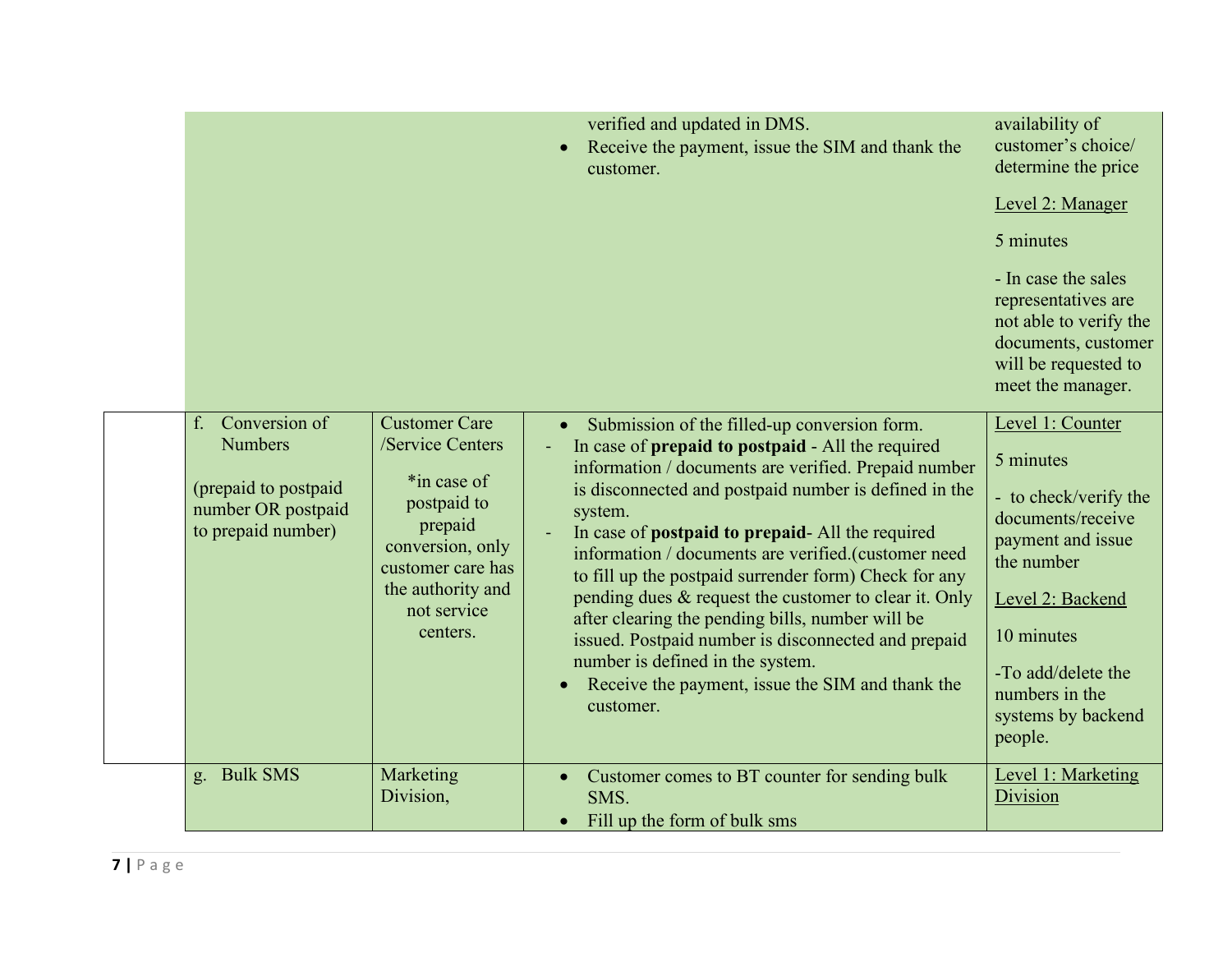|                               | Headquarter/<br>Customer Care /<br><b>Service Centers</b><br><i>*Marketing</i><br>handles only<br>contract<br>customers and<br>not individual<br>customers. | Counter person studies the content of the message.<br>$\bullet$<br>If the customer doesn't have the number list for<br>$\bullet$<br>SMS broadcast, provide customer with the<br>packages. Determine the price based on the list of<br>numbers submitted or the customers package<br>selection.<br>Receive the payment, thank the customer and<br>$\bullet$<br>update on the system and then send SMS out. | 5 minutes<br>- to check the<br>content, number list<br>and send SMS out<br>Level 2: Counter<br>5 minutes<br>-to receive<br>payment, data punch<br>and send SMS.                                                                                                                                                                 |
|-------------------------------|-------------------------------------------------------------------------------------------------------------------------------------------------------------|-----------------------------------------------------------------------------------------------------------------------------------------------------------------------------------------------------------------------------------------------------------------------------------------------------------------------------------------------------------------------------------------------------------|---------------------------------------------------------------------------------------------------------------------------------------------------------------------------------------------------------------------------------------------------------------------------------------------------------------------------------|
| h. Mobile Number<br>Retention | Customer Care /<br><b>Service Centers</b>                                                                                                                   | Submission of the filled-up retention form or<br>$\bullet$<br>receiving application via email.<br>All the required information is verified and updated<br>$\bullet$<br>in DMS<br>Share the DMS link to BCRM for reference.<br>$\bullet$<br>Receive the payment and thank the customer.<br>$\bullet$                                                                                                       | Level 1: Counter<br>5 minutes<br>- to check/verify the<br>information and<br>receive payment.<br>Level 2: Manager<br>5 minutes<br>-In case the sales<br>representatives are<br>not able to verify the<br>documents, customer<br>will be requested to<br>meet the manager<br>Level 3. Backend<br>-Backend to<br>configure in the |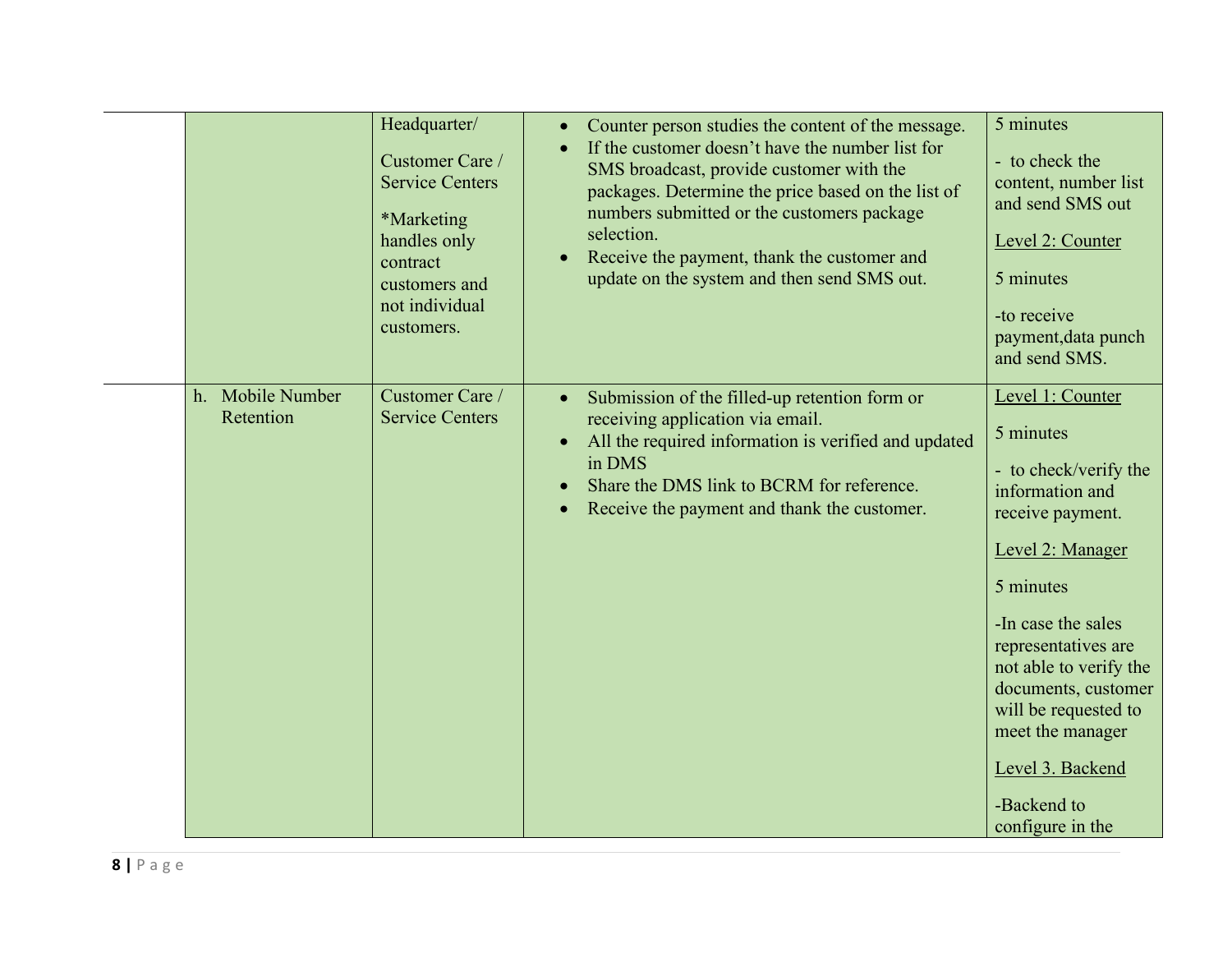|                                                |                                                         |                                                                                                                                                                                                                                                                                                                                                                                                                                                                                                                                                                                                                | system.                                                                                                                                                                                                                                                                         |
|------------------------------------------------|---------------------------------------------------------|----------------------------------------------------------------------------------------------------------------------------------------------------------------------------------------------------------------------------------------------------------------------------------------------------------------------------------------------------------------------------------------------------------------------------------------------------------------------------------------------------------------------------------------------------------------------------------------------------------------|---------------------------------------------------------------------------------------------------------------------------------------------------------------------------------------------------------------------------------------------------------------------------------|
| <b>ISP Services</b><br>a. Broadband<br>Service | Customer Care /<br><b>Service Centers</b>               | Enquire if the customer has a fixed line connection,<br>$\bullet$<br>when they come to avail BB service.<br>If YES, receive the duly filled form, enter the details<br>into the system, and receive the payment as per the<br>subscribed package.<br>If NO, provision a fixed line<br>Generate the work order; the broadband technical<br>$\bullet$<br>officers should enable the data.<br>Ask the customer if they need technical support<br>regarding installation.<br>If YES, the technical officer / line person shall carry<br>out installation, configuration and demonstration on<br>the service usage. | Level 1: Counter<br>5 minutes<br>- To check/verify the<br>documents and<br>receive the<br>payments.<br>Level 2: Backend<br>20 minutes<br>-To enable data<br>Level 3: Technical<br>Help<br>10 minutes<br>- In case other<br>technical support is<br>requested by the<br>customer |
| b. Leased Line/P2P                             | Regional<br>Marketing<br>Officers/IT<br><b>Officers</b> | The Customer who avail lease line connection will<br>$\bullet$<br>submit the filled-up customer registration form at<br>the counter or submit online<br>The feasibility study of the location will be<br>$\bullet$<br>completed in 3 Days by OSP Section/Concern<br>technical at the PCs.<br>BT will inform the customer in 3 working days if<br>the location is <b>not feasible</b> for Lease-Line<br>connection.                                                                                                                                                                                             | -BT will provision<br>leased line services<br>with the turnaround<br>time for installation,<br>configuration and<br>commissioning of<br>leased line circuits<br>irrespective of any<br>medium or number                                                                         |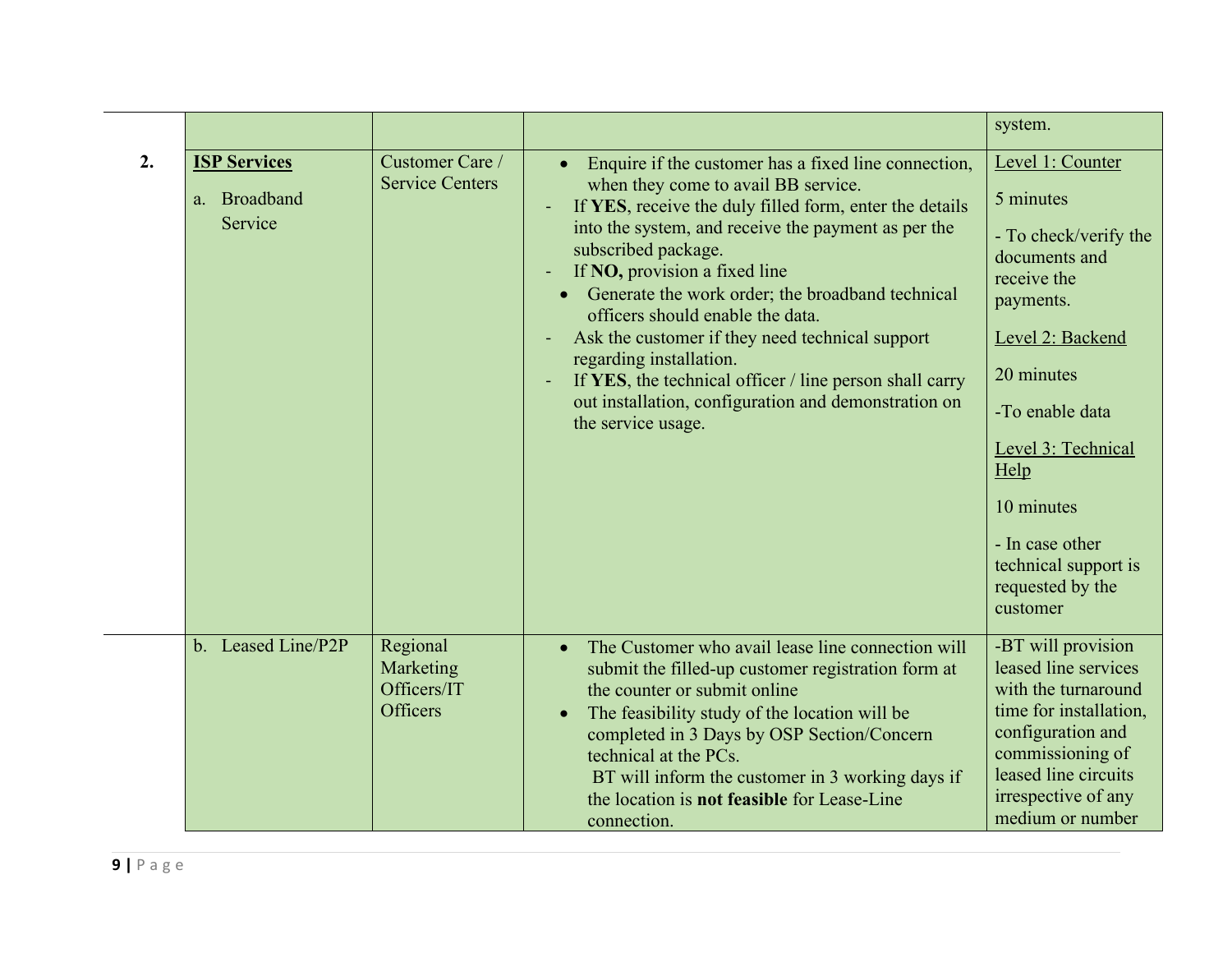|                                |                                                  | For enterprise customer availing more than<br>10MBPS, we will submit commercial to the<br>customer along with the service agreement form.<br>Customer & BT signs an agreement as soon as<br>service is commissioned<br>All the document to be updated in DMS & BSCS<br>(CX)<br>Liaise with the customer to make the full payment<br>at BT counter within the due date for the equipment<br>sold on invoice.                                                                                                                                                                                                        | of Mbps within 1<br>week after<br>service/technical<br>feasibility is<br>completed. BT will<br>also inform customer<br>if the location is not<br>feasible for leased<br>line connection or if<br>additional work is<br>required within a<br>timeline of 1 week                                                                          |  |
|--------------------------------|--------------------------------------------------|--------------------------------------------------------------------------------------------------------------------------------------------------------------------------------------------------------------------------------------------------------------------------------------------------------------------------------------------------------------------------------------------------------------------------------------------------------------------------------------------------------------------------------------------------------------------------------------------------------------------|-----------------------------------------------------------------------------------------------------------------------------------------------------------------------------------------------------------------------------------------------------------------------------------------------------------------------------------------|--|
| c. IPVPN enterprise<br>network | Regional<br>Marketing<br>Officers/IT<br>Officers | Customer discusses termination point, location,<br>infrastructure and service with BT.<br>Inform the customer that a feasibility study would<br>$\bullet$<br>be conducted based on the details provided by the<br>customer.<br>Prepare an estimate based on the feasibility study<br>and submit it to the customer along with the service<br>agreement form.<br>Customer & BT signs an agreement within 14 days<br>after receiving the estimate or else drop.<br>Update documents in DMS.<br>Liaise with the customer to make the full payment<br>at BT counter within the due date reflected in the<br>agreement. | BT will provision<br>leased line services<br>with the turnaround<br>time for installation,<br>configuration and<br>commissioning of<br>leased line circuits<br>irrespective of any<br>medium or number<br>of Mbps within 1<br>week after<br>service/technical<br>feasibility is<br>completed.<br>BT will also inform<br>customer if the |  |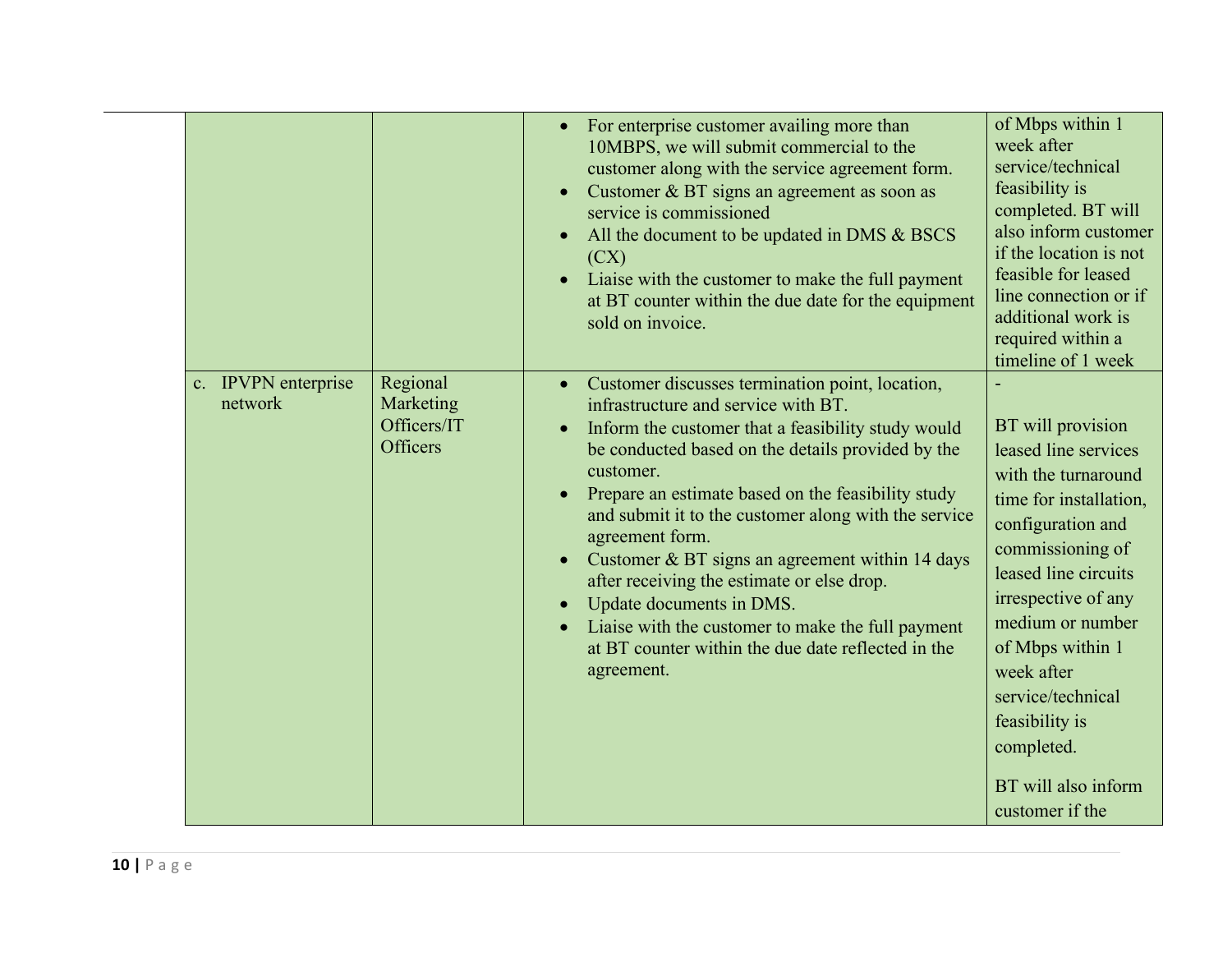| <b>Service Centers</b><br>hands it over to the counter.<br>Registration<br>15 minutes<br>(Domestic $&$<br>Check the availability of domain names at<br>$\bullet$<br>International)<br>www.nic.bt (3 preferences should be given by<br>-to check/verify the<br>customer).<br>documents and Scan<br>Counter uploads the domain form on BTDOC and<br>and send for<br>sends link to approving authority to approve.<br>approval via DMS.<br>After approval, customer is notified to come and<br>Once approved<br>pay and counter takes the payment and updates<br>register in CX<br>BSCS.<br>system<br>If domain is rejected, customer is notified about the<br>$\bullet$<br>same by the counter staff<br>receive the payments<br>Systems (SES) registers the domain and a<br>confirmation mail is sent to the customer.<br>Level 2: Manager<br>5 minutes<br>-To check domain<br>availability,<br>approve/reject and<br>send link via<br><b>BTDOC</b> to counter<br>staff. |           |                 |                                                                 | location is not<br>feasible for leased<br>line connection or if<br>additional work is<br>required within a<br>timeline of 1 week |
|------------------------------------------------------------------------------------------------------------------------------------------------------------------------------------------------------------------------------------------------------------------------------------------------------------------------------------------------------------------------------------------------------------------------------------------------------------------------------------------------------------------------------------------------------------------------------------------------------------------------------------------------------------------------------------------------------------------------------------------------------------------------------------------------------------------------------------------------------------------------------------------------------------------------------------------------------------------------|-----------|-----------------|-----------------------------------------------------------------|----------------------------------------------------------------------------------------------------------------------------------|
|                                                                                                                                                                                                                                                                                                                                                                                                                                                                                                                                                                                                                                                                                                                                                                                                                                                                                                                                                                        | d. Domain | Customer Care / | Customer fills up the domain registration form and<br>$\bullet$ | Level 1: Counter                                                                                                                 |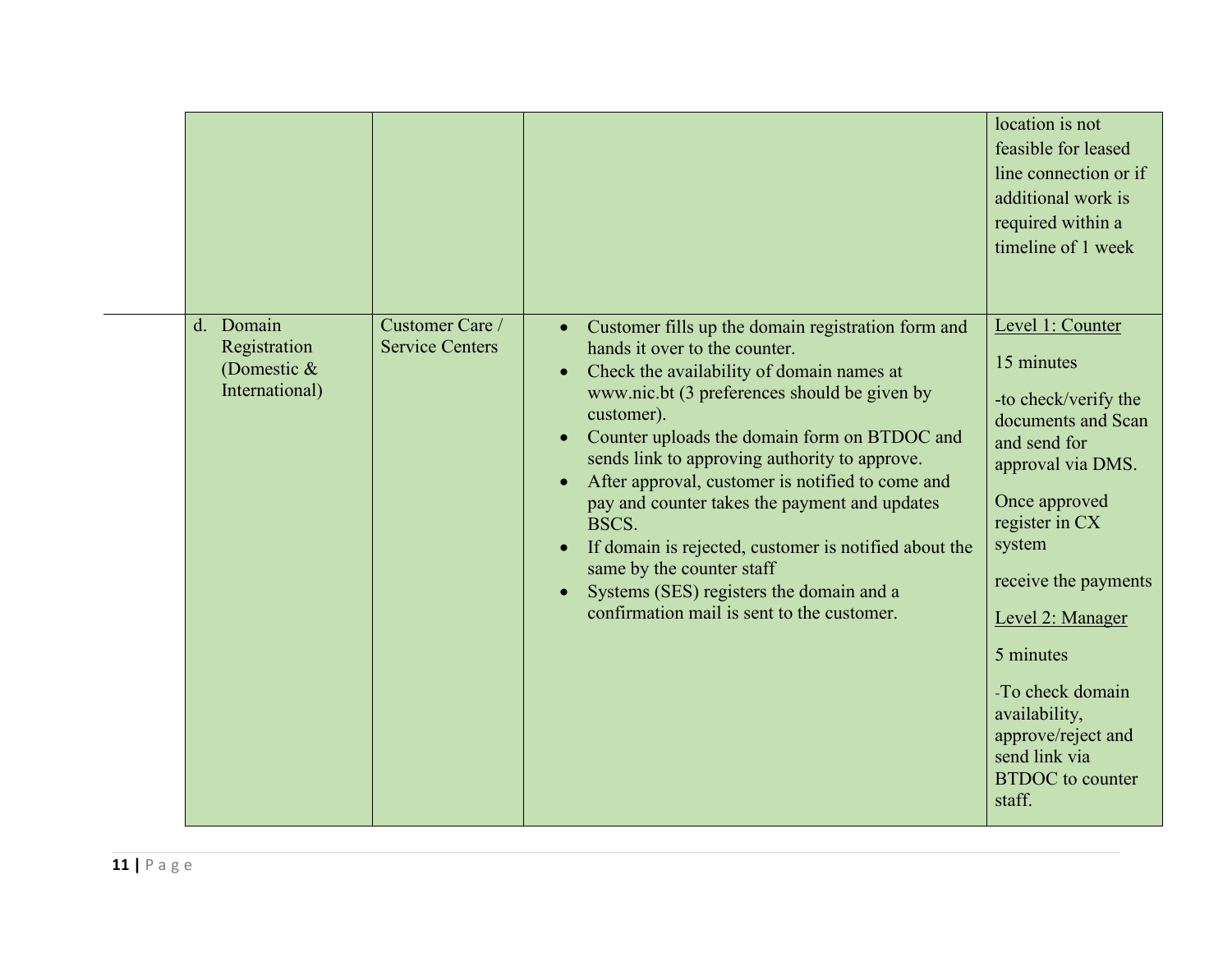|              | e. Web Hosting                                | Customer Care /                           | Customer visits BT counter with BT registered<br>$\bullet$                                                                                                                                                                                                                                                                                                                                                     | Level 3: Backend<br>30 mins<br>-to register the<br>domain in the DNS,<br>update nic.bt, and<br>send email<br>notifications to<br>customer<br>Level 1: Counter                                                        |
|--------------|-----------------------------------------------|-------------------------------------------|----------------------------------------------------------------------------------------------------------------------------------------------------------------------------------------------------------------------------------------------------------------------------------------------------------------------------------------------------------------------------------------------------------------|----------------------------------------------------------------------------------------------------------------------------------------------------------------------------------------------------------------------|
|              |                                               | <b>Service Centers</b>                    | domain. Submit the filled up webhosting form with<br>the web space options and upload in DMS and<br>BSCS, DMS link is to system engineers by counter<br>staff.<br>Customer makes the payment and a receipt shall be<br>$\bullet$<br>given to the customer.<br>Based on the customer details provided, the web<br>$\bullet$<br>shall be hosted.<br>Email is send to customer with web hosting details<br>by SES | 15 minutes<br>- to check/verify the<br>documents and Scan<br>and send for<br>approval via DMS.<br>Once approved<br>register in CX<br>system<br>Level 2: Backend<br>1 working hour<br>-To host the web,<br>send email |
| $\mathbf{3}$ | <b>Fixed Line</b><br>a. New Telephone<br>Line | Customer Care /<br><b>Service Centers</b> | Collect the filled in registration and surety form<br>$\bullet$<br>along with ID Copy from the customers. Upload<br>document in BSCS.                                                                                                                                                                                                                                                                          | Level 1: Counter<br>5 minutes                                                                                                                                                                                        |
|              |                                               |                                           |                                                                                                                                                                                                                                                                                                                                                                                                                |                                                                                                                                                                                                                      |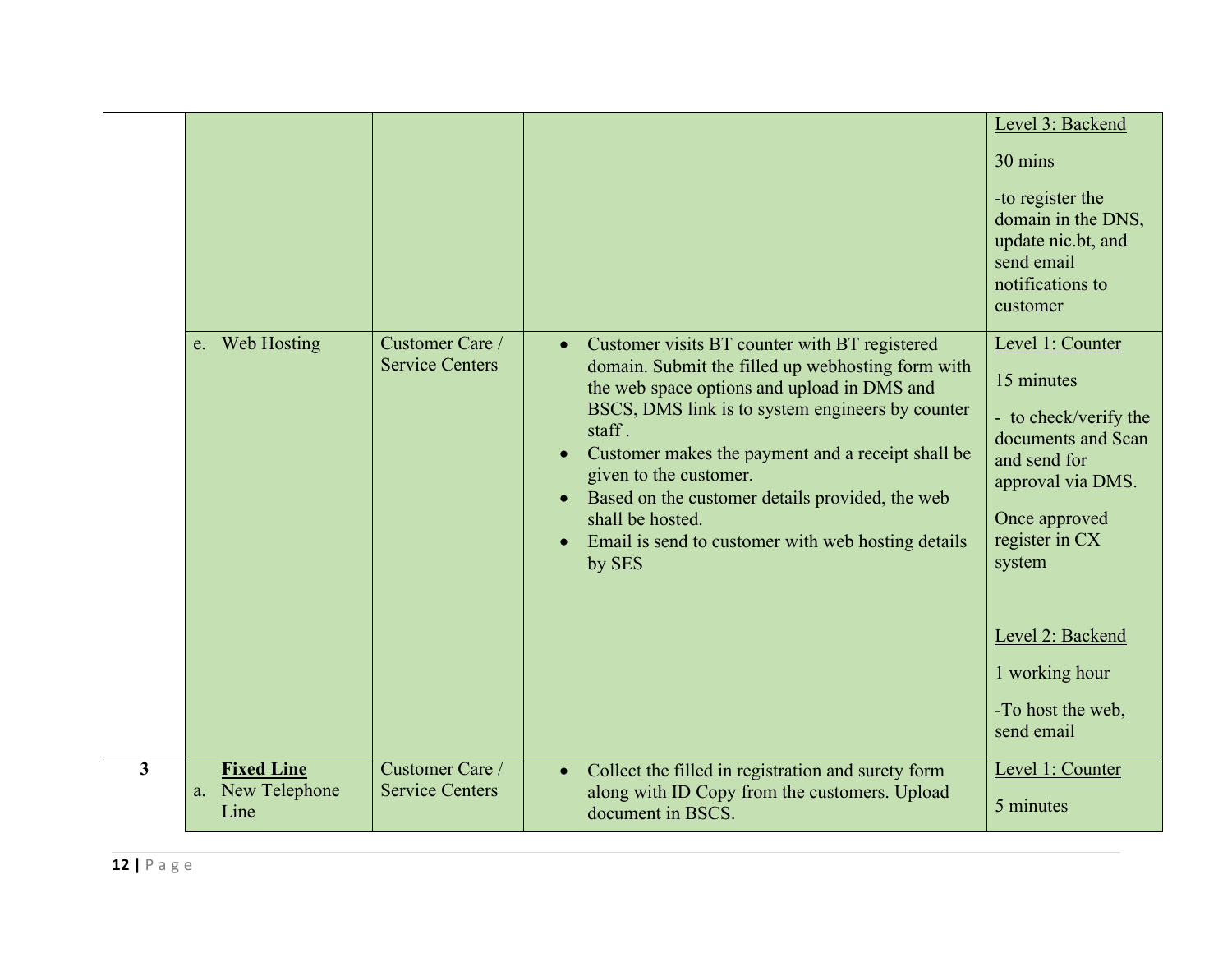|  | Verify the customer details and carry out feasibility                 | -To check/verify the      |  |
|--|-----------------------------------------------------------------------|---------------------------|--|
|  | check in the system $\&$ co-ordinate with line person.                | documents, upload         |  |
|  | If feasible, assign the vertical number.<br>$\blacksquare$            | scan docs, check          |  |
|  | If not feasible, inform the customer that it is not<br>$\blacksquare$ | number                    |  |
|  | available currently & shall get back.                                 | availability, feasibilit  |  |
|  | Receive the payment, assign the telephone number                      | y check and receive       |  |
|  | and thank the customer.                                               | the payments              |  |
|  | Carry out the physical installation at the customer's                 |                           |  |
|  |                                                                       | Level 2: Backend          |  |
|  | premises.                                                             |                           |  |
|  |                                                                       | 10 minutes                |  |
|  |                                                                       | -To assign the            |  |
|  |                                                                       | vertical number to        |  |
|  |                                                                       | terminate the             |  |
|  |                                                                       |                           |  |
|  |                                                                       | customer connection       |  |
|  |                                                                       | Level 3: Physical         |  |
|  |                                                                       | Connection                |  |
|  |                                                                       |                           |  |
|  |                                                                       | $1 & 4 \frac{1}{2}$ hours |  |
|  |                                                                       |                           |  |
|  |                                                                       | -Carry out the            |  |
|  |                                                                       | physical installation     |  |
|  |                                                                       | at the customer's         |  |
|  |                                                                       | premises                  |  |
|  |                                                                       |                           |  |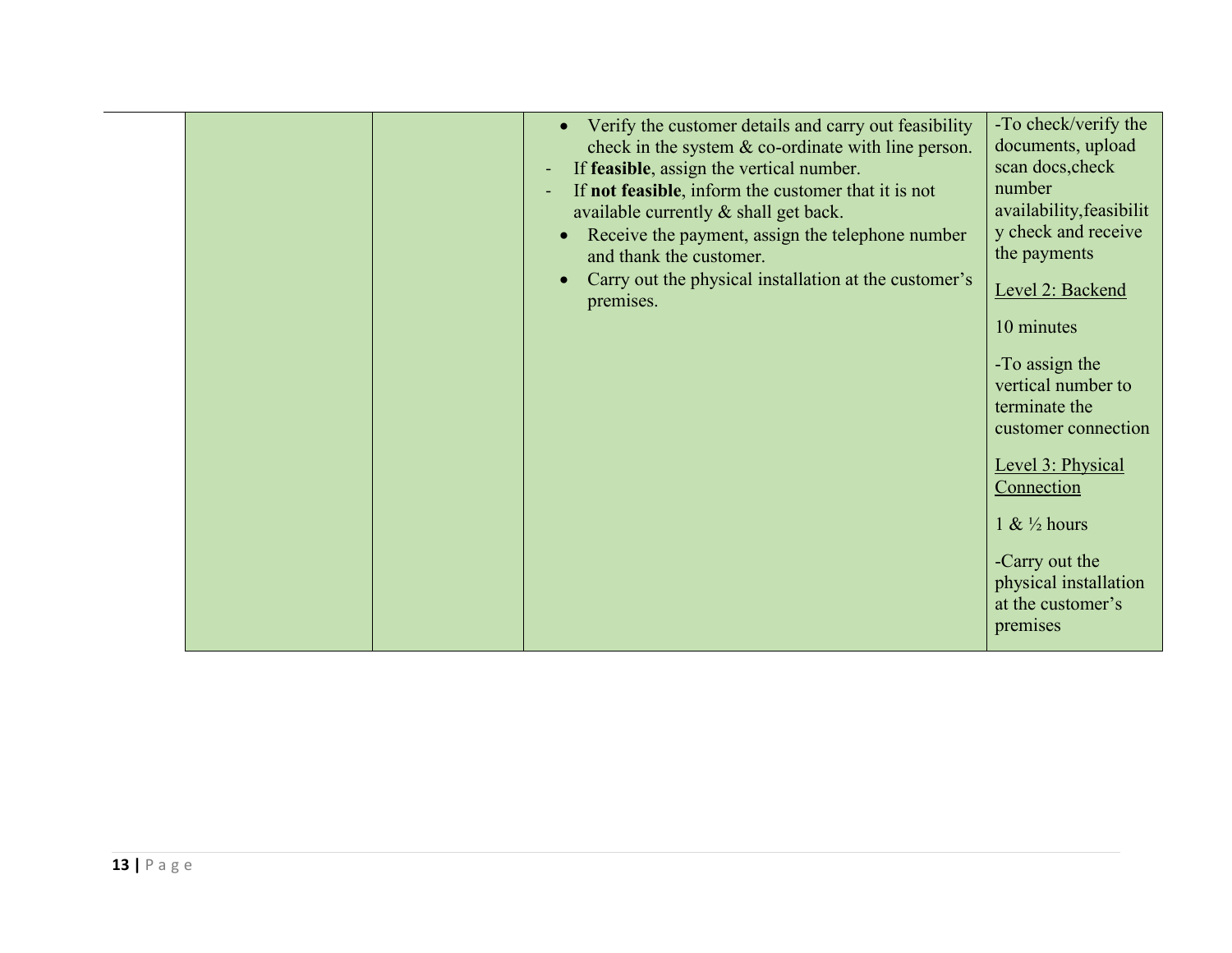| Telephone Line<br>$\mathbf{b}$ .<br>Shifting | <b>Customer Care</b><br><b>Service Centers</b> | Collect the filled in line shifting form from the<br>$\bullet$<br>customer.<br>Verify the customer details and carry out feasibility<br>$\bullet$<br>check in the system & co-ordinate with line person.<br>If feasible, assign the vertical number.<br>$\blacksquare$<br>If not feasible, inform the customer that it is not<br>$\blacksquare$<br>available currently & shall get back.<br>Receive the payment (no need to receive the<br>$\bullet$<br>payment as it will be billed in the first invoice) for<br>telephone shifting and thank the customer.<br>Carry out the physical installation at the customer's<br>$\bullet$<br>premises. | Level 1: Counter<br>5 minutes<br>- To check/verify the<br>documents,<br>feasibility study and<br>receive the payments<br>Level 2: Backend<br>10 minutes<br>-To assign the<br>vertical number to<br>terminate the<br>customer connection<br>Level 3: Physical<br>Connection<br>$1 \& ½ hours$<br>-Carry out the<br>physical installation<br>at the customer's<br>premises. |
|----------------------------------------------|------------------------------------------------|-------------------------------------------------------------------------------------------------------------------------------------------------------------------------------------------------------------------------------------------------------------------------------------------------------------------------------------------------------------------------------------------------------------------------------------------------------------------------------------------------------------------------------------------------------------------------------------------------------------------------------------------------|---------------------------------------------------------------------------------------------------------------------------------------------------------------------------------------------------------------------------------------------------------------------------------------------------------------------------------------------------------------------------|
| c. Telephone<br>Reconnection                 | Customer Care /<br><b>Service Centers</b>      | Customer submits reconnection form.<br>$\bullet$<br>Verify if the customer details are in the system.<br>If YES, update the customer information in the<br>$\blacksquare$<br>system only upon clearing the pending dues. Receive<br>the reconnection charges.<br>If the reconnection is older than 6 months, conduct<br>$\sim$<br>feasibility and provision like new service. And if is<br>not older than 6 months.                                                                                                                                                                                                                             | Level 1: Counter<br>5 minutes<br>- To check/verify the<br>documents and<br>receive the<br>payments.                                                                                                                                                                                                                                                                       |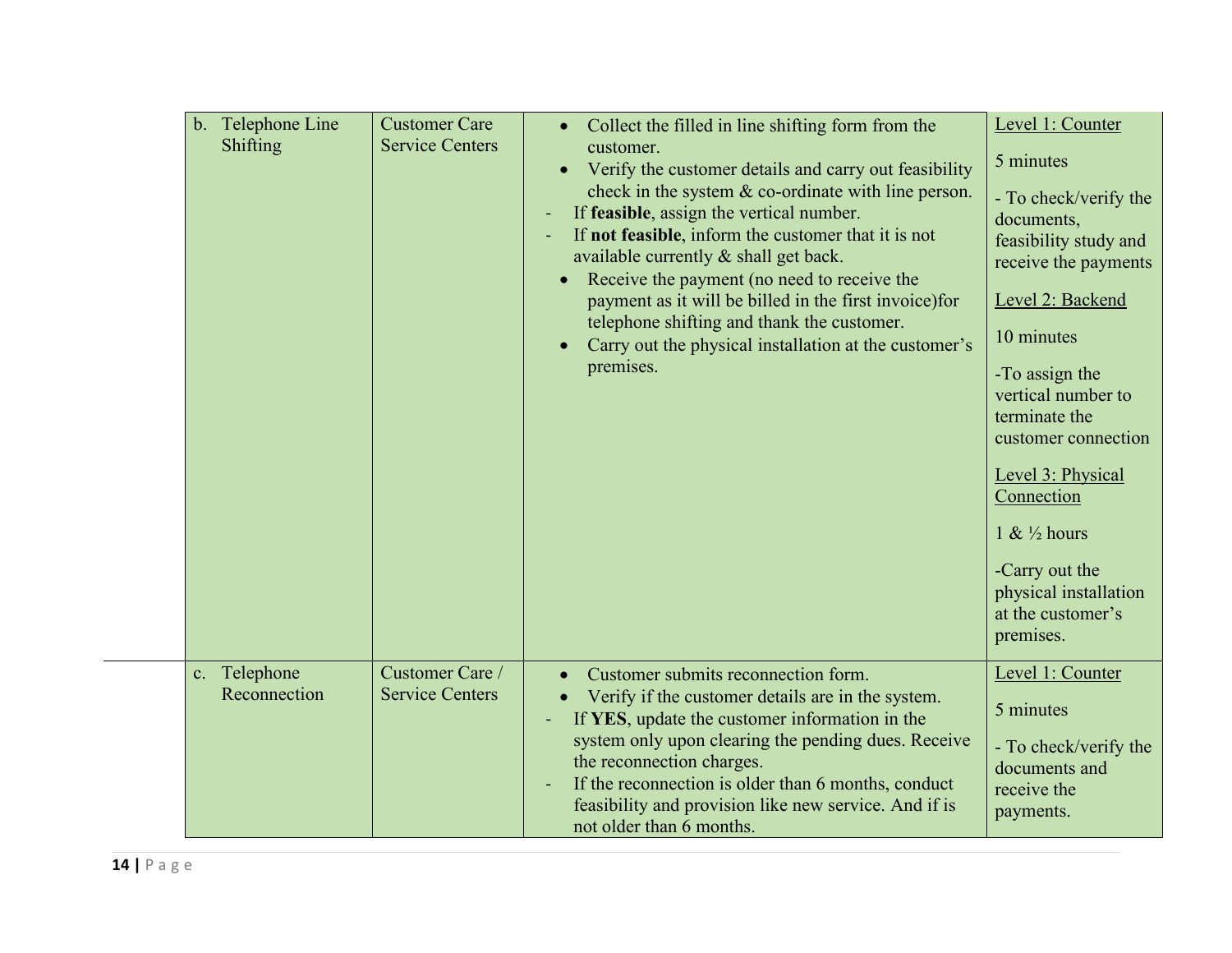|                         |                                                         |                                                                                     | Release the reconnected number.                                                                                                                                                                                                                                                                                                                                                                                                                                                                                                                                                        | Level 2: Backend<br>10 minutes<br>-to release the<br>number                                                                                                                                                        |
|-------------------------|---------------------------------------------------------|-------------------------------------------------------------------------------------|----------------------------------------------------------------------------------------------------------------------------------------------------------------------------------------------------------------------------------------------------------------------------------------------------------------------------------------------------------------------------------------------------------------------------------------------------------------------------------------------------------------------------------------------------------------------------------------|--------------------------------------------------------------------------------------------------------------------------------------------------------------------------------------------------------------------|
|                         | d. Telephone<br>ownership change                        | Customer Care /<br><b>Service Centers</b>                                           | Customer applies for change of ownership.<br>Verify the form with the consent of the previous<br>owner and documents for both old and new<br>customers.<br>If verified, Change the name and details of the<br>connection to the new owner.<br>If not verified, verify the details of the customer.<br>$\blacksquare$<br>Approve the change request based on undertaking or<br>decline the request on a case by case basis.                                                                                                                                                             | Level 1: Counter<br>10 minutes<br>- To check/verify the<br>documents and<br>change the<br>ownership                                                                                                                |
| $\overline{\mathbf{4}}$ | <b>Other Services</b><br>a. B-Wallet/B-<br>Ngul Service | Marketing<br>Division,<br>Headquarter/<br>Customer Care /<br><b>Service Centers</b> | Receive the registration forms from the customers,<br>counters and banks or customers can register for the<br>service via My BT app.<br>Verify all the details on the form and enter the<br>details into the system and upload the scanned copy<br>of the documents.<br>Check the customer's registration status after two<br>days of registration.<br>If registered, customer can use the service by<br>receiving OTP within one Minute.<br>If not registered, BT will follow up with the bank for<br>$\blacksquare$<br>the validation<br>Check validation status for delayed numbers | Level 1: Counter<br>5 minutes<br>-to check/verify the<br>documents and<br>register in the<br>system<br>Level 2: Bank side<br>1 working day<br>-Once registered<br>from BT side, it is<br>forwarded to the<br>Bank. |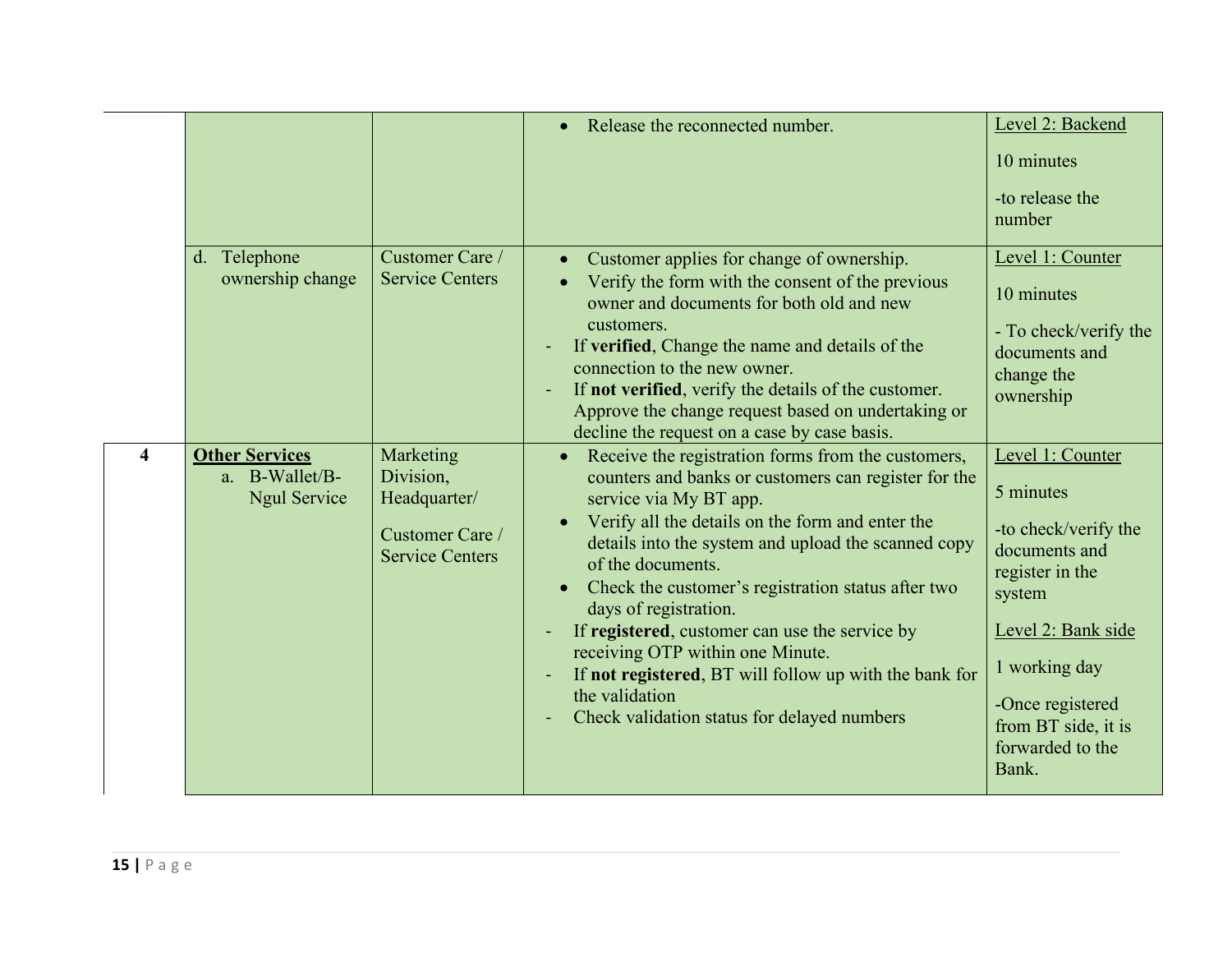|  | b. Toll Free/Toll<br>Number (four-<br>digit number) | Customer Care /<br><b>Service Centers</b>                          | Provide customers with the list of available<br>numbers with the applicable charges.<br>Submission of the filled-up registration form along<br>$\bullet$<br>with mandatory documents.<br>All the required information / documents are<br>$\bullet$<br>verified.<br>Customer should have a fixed line<br>connection/postpaid number to be mapped.<br>Based on the customers number choice, note the<br>chosen number in the toll free form, scan and<br>upload the form in DMS.<br>Send the DMS upload to backend (Soft switch,<br>mobile switch, BCRM, sales) for configuration of<br>the number.<br>issue the number and thank the customer. | Level 1: Counter<br>10 minutes<br>- To check/verify<br>the documents and<br>send the registration<br>form with the<br>provided toll free<br>number.<br>Level 2: Backend<br>20 minutes<br>-To map the number<br>and make it ready<br>based on the office<br>order. |
|--|-----------------------------------------------------|--------------------------------------------------------------------|-----------------------------------------------------------------------------------------------------------------------------------------------------------------------------------------------------------------------------------------------------------------------------------------------------------------------------------------------------------------------------------------------------------------------------------------------------------------------------------------------------------------------------------------------------------------------------------------------------------------------------------------------|-------------------------------------------------------------------------------------------------------------------------------------------------------------------------------------------------------------------------------------------------------------------|
|  | c. VPS                                              | Marketing<br>Division,<br>Headquarter/<br>Data Center<br>officials | Customer enquiries about the service with BT<br>Customers shall then provide their requirements<br>Share service the cost commercials via mail to the<br>customers and follow through via email or call.<br>Customers than send us the purchase order for<br>$\bullet$<br>creation<br>Markerting than send to data center team for<br>Configure and DC team provide user credentials to<br>the customers.<br>Marketing than send details with MRC for billing<br>$\bullet$<br>Customer & BT shall sign an agreement within 14<br>days                                                                                                         | Level 1: Marketing<br>30 minutes<br>- To check/verify the<br>documents<br>Send commercial<br>and ask DC team for<br>configuration<br>Level 2: Backend<br>The entire process                                                                                       |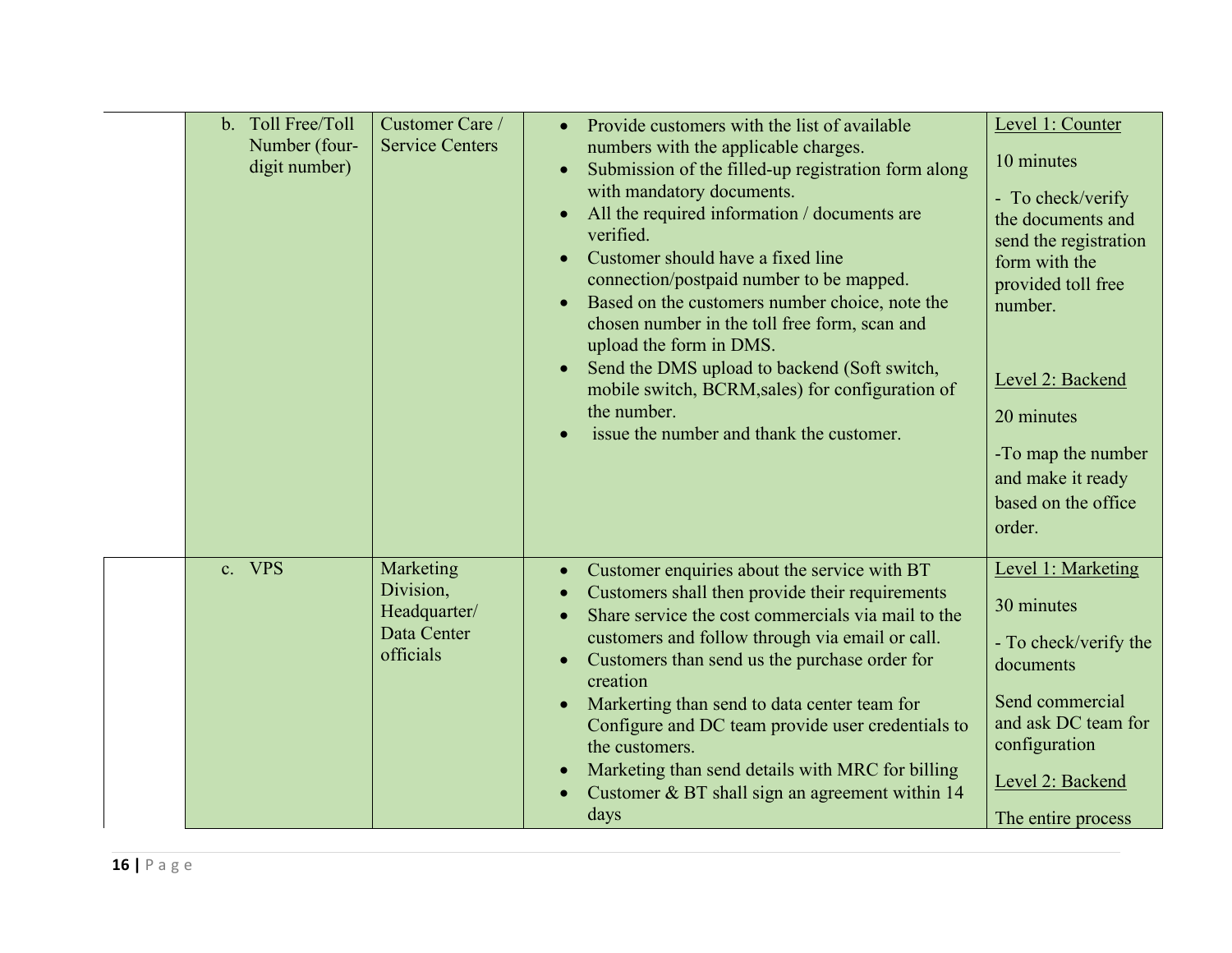|                     |                                           |                                                                                                                                                                                                                                                                                                                                                                                                                                                                                                                                                                                                                                                                                    | will take maximum<br>3 days.                                                                                                                                                                                                                                                              |
|---------------------|-------------------------------------------|------------------------------------------------------------------------------------------------------------------------------------------------------------------------------------------------------------------------------------------------------------------------------------------------------------------------------------------------------------------------------------------------------------------------------------------------------------------------------------------------------------------------------------------------------------------------------------------------------------------------------------------------------------------------------------|-------------------------------------------------------------------------------------------------------------------------------------------------------------------------------------------------------------------------------------------------------------------------------------------|
| d. VIVO<br>Handsets | Customer Care /<br><b>Service Centers</b> | Customer visits BT counter<br>$\bullet$<br>Customer checks the availability of phones and<br>selects the desired model.<br>Fill in the customer details in the registration form<br>Customer submits registration form to SR<br>SR provides customer the phone and configures<br>freebies in the customer's registered mobile<br>number.<br>SR opens the phone and fills in the warranty card<br>with customer details and forward for technical<br>inspection.<br>SR in the technical counter will check the phones as<br>per the checklist in the registration form of VIVO<br>Phones.<br>Once verified by SR, receive the down payment for<br>the phone and thank the customer. | Level 1: Counter<br>5 minutes<br>- To check/verify the<br>forms and receive<br>the payments.<br>Level 2: Backend<br>10 minutes<br>- Configure freebies<br>in customer's<br>registered mobile<br>number<br>Technical<br>inspection as per<br>the checklist in<br>the registration<br>form. |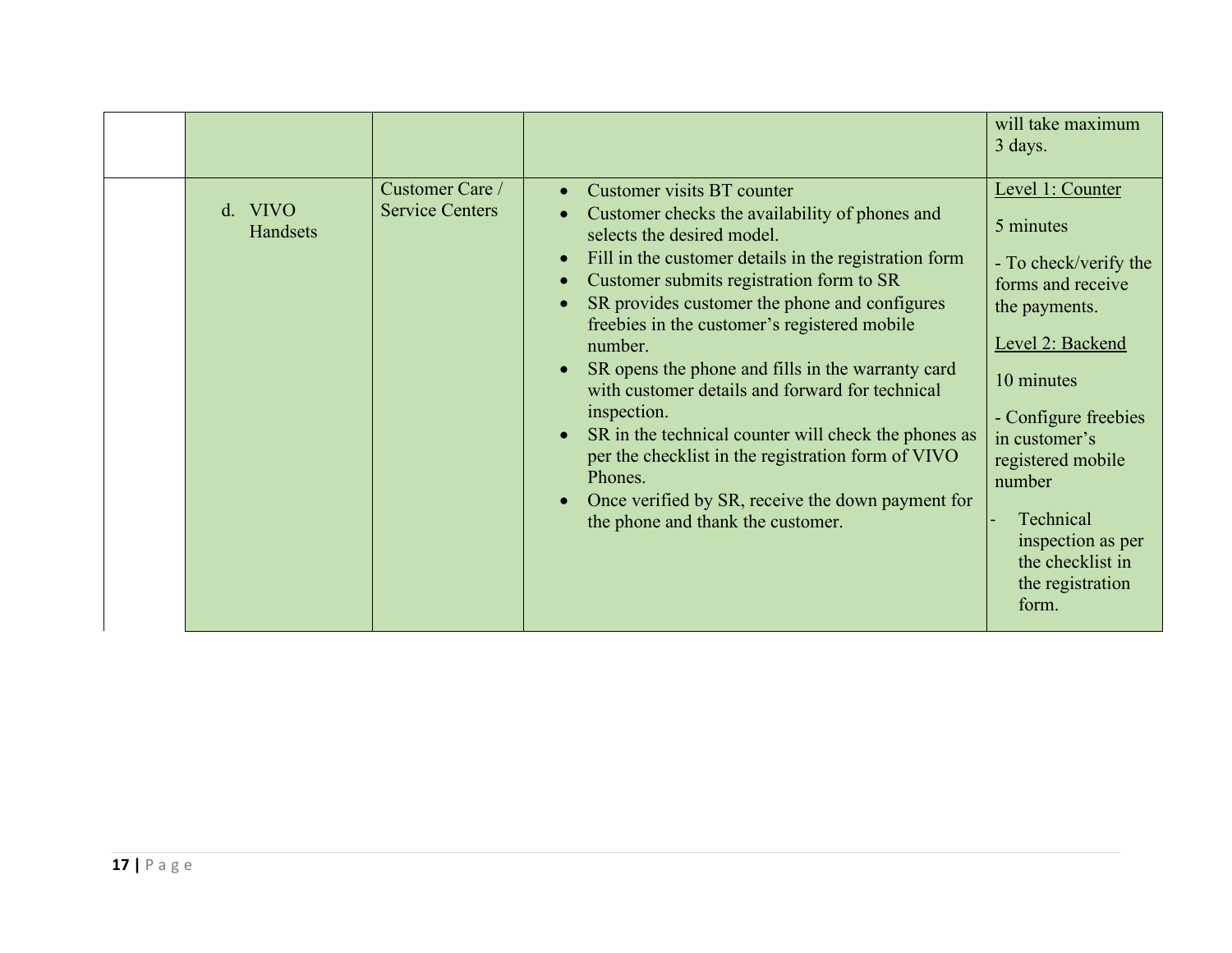| e. Data center                | Marketing<br>Division,<br>Headquarter/<br>Data Center<br>officials | Customer come to BT counter for information<br>Customers shall then provide their requirements<br>Share service the cost commercials via mail to the<br>customers and follow through via email or call.<br>Customers than send us the purchase order with<br>$\bullet$<br>requirments<br>Based on the requirement, service will be<br>$\bullet$<br>provisioned by carrying out the physical installation<br>Marketing than send details with MRC for billing<br>$\bullet$<br>Customer & BT shall sign an agreement after<br>commission. | Level 1:<br>Marketing/IT<br>30 minutes<br>- To check/verify the<br>documents<br>Send commercial<br>and ask DC team for<br>configuration<br>Level 2: Physical<br>Installation<br><b>Working day-</b><br>Depends on the<br>hardware of the<br>clients. |  |
|-------------------------------|--------------------------------------------------------------------|-----------------------------------------------------------------------------------------------------------------------------------------------------------------------------------------------------------------------------------------------------------------------------------------------------------------------------------------------------------------------------------------------------------------------------------------------------------------------------------------------------------------------------------------|------------------------------------------------------------------------------------------------------------------------------------------------------------------------------------------------------------------------------------------------------|--|
| <b>B-Trowa</b><br>$f_{\cdot}$ | <b>Customer End</b><br>*need not have to<br>visit BT outlets       | Customer can download the B-Trowa app from App<br>store for IOS devices and play store for android<br>devices OR Through a web-based portal<br>b-trowa.bt for non-mobile devices like laptop,<br>desktop or internet TV.<br>Fill in the customer details for registration.<br>$\bullet$<br>The system will automatically send OTP password<br>$\bullet$<br>to your registered phone number within one minute.<br>Once you are registered, the moment you log in you<br>$\bullet$<br>are able to view the contents.                      | Auto generated OTP                                                                                                                                                                                                                                   |  |
| g. My BT App                  | <b>Customer End</b>                                                | Customer can download the My BT App from App<br>$\bullet$                                                                                                                                                                                                                                                                                                                                                                                                                                                                               |                                                                                                                                                                                                                                                      |  |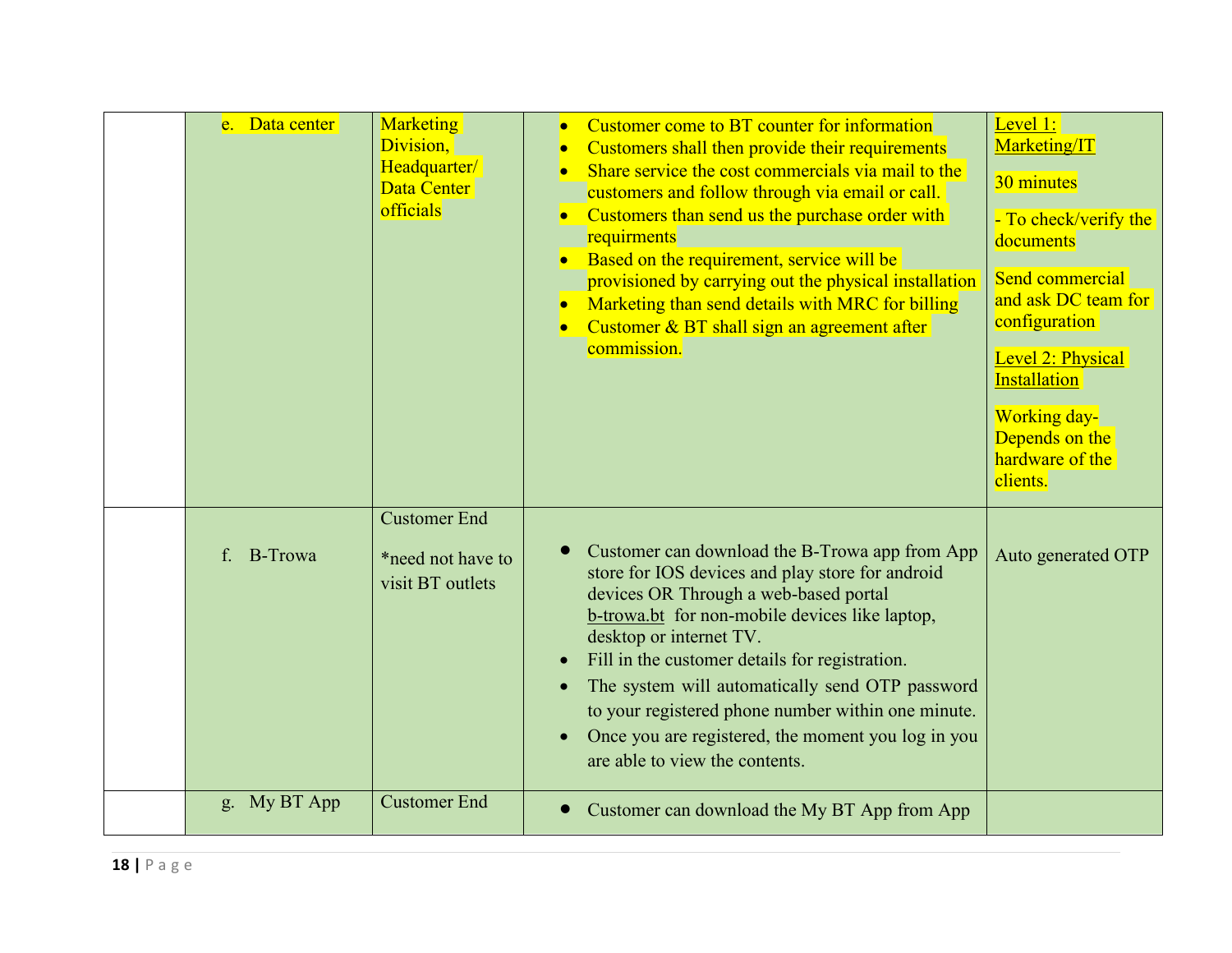|  | *need not have to | store for IOS devices and play store for android   | Auto generated OTP |  |
|--|-------------------|----------------------------------------------------|--------------------|--|
|  | visit BT outlets  | devices.                                           |                    |  |
|  |                   | Fill in the customer details for registration.     |                    |  |
|  |                   | The system will automatically send OTP password    |                    |  |
|  |                   | to your registered phone number within one minute. |                    |  |
|  |                   | Once you are registered, customer can avail the    |                    |  |
|  |                   | services.                                          |                    |  |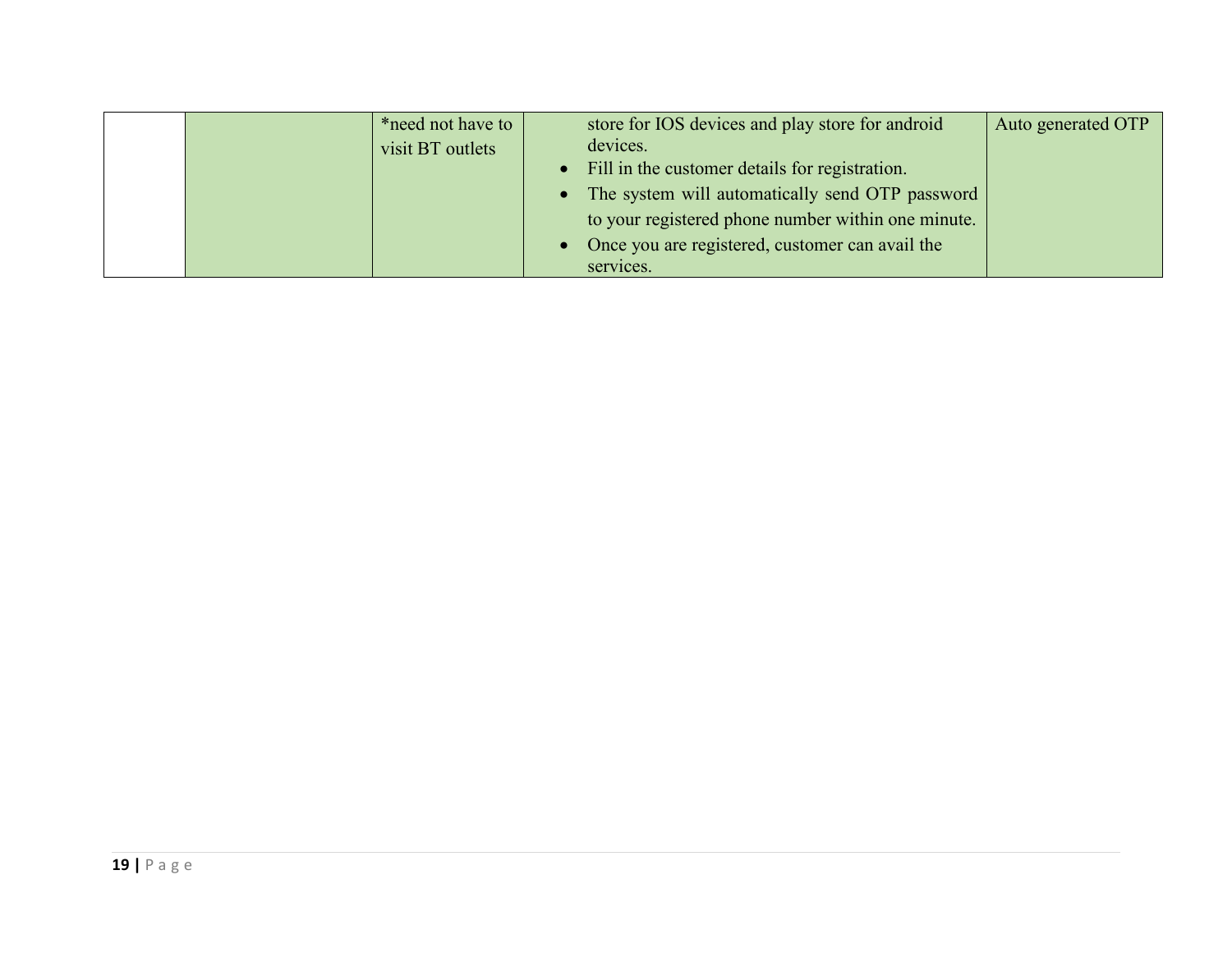# <span id="page-19-0"></span>**2.2.Service Standards**

### <span id="page-19-1"></span>2.2.1. Communication metrics

Bhutan Telecom employees shall always provide services beyond customers' expectations. As communication is one of the important elements of a good service, they should always bear in mind the following communication metrics:

- Always be courteous and treat customers with respect, honesty and fairness.
- Always ensure that the employees communicate in simple languages and make it clear to the customers. Avoid technical jargons as much as possible.
- Always ensure that the information provided to the customers is accurate and up-to date.
- Always ensure to assist the clients and responsive to the customers' needs.
- Always ensure that the customer understands any technicalities of the service, if necessary the customers shall be shown practical demonstrations as well.
- Always avoid arguments with the customers. Instead of arguing, employee must explain.

# **2.2.2. Service Accessibility rights**

In order to provide a good service, services should be accessible to the customers. The service

<span id="page-19-2"></span>

| Sl.No | Location              | Opening<br><b>Hours</b> | <b>Closing</b><br><b>Hours</b> | <b>Days</b>     | <b>Remarks</b>                      |
|-------|-----------------------|-------------------------|--------------------------------|-----------------|-------------------------------------|
|       |                       |                         |                                |                 | Will be open from $9:00$ AM $-$     |
|       | Thimphu Main          |                         |                                |                 | 11:00 AM on Saturday.               |
|       | Counter               | $9:00$ AM               | 4:30 PM                        | Monday - Friday | The Counter will remain closed on   |
|       |                       |                         |                                |                 | Sunday and Government               |
|       |                       |                         |                                |                 | Holidays.                           |
| 2     | Thimphu One           | $10:00$ AM              | 7:00 PM                        | Monday - Sunday | Currently it is closed due to Covid |
|       | stop shop             |                         |                                |                 | protocols (limited space)           |
|       |                       |                         |                                |                 | Will be open from $9:00 AM -$       |
|       | Regional/             |                         |                                |                 | 11:00 AM on Saturday.               |
| 3     | Exchange              | 9:00 AM                 | 4:00 PM                        | Monday - Friday | The Counter will remain closed on   |
|       | <b>Counters</b>       |                         |                                |                 | Sunday and Government               |
|       |                       |                         |                                |                 | Holidays.                           |
| 4     | <b>Contact Center</b> | 24 Hours                |                                | Sunday -Monday  |                                     |

centers shall remain open as per the standard timings and if closed due to unavoidable

circumstances then the customers shall be informed in advance. If the service counters remain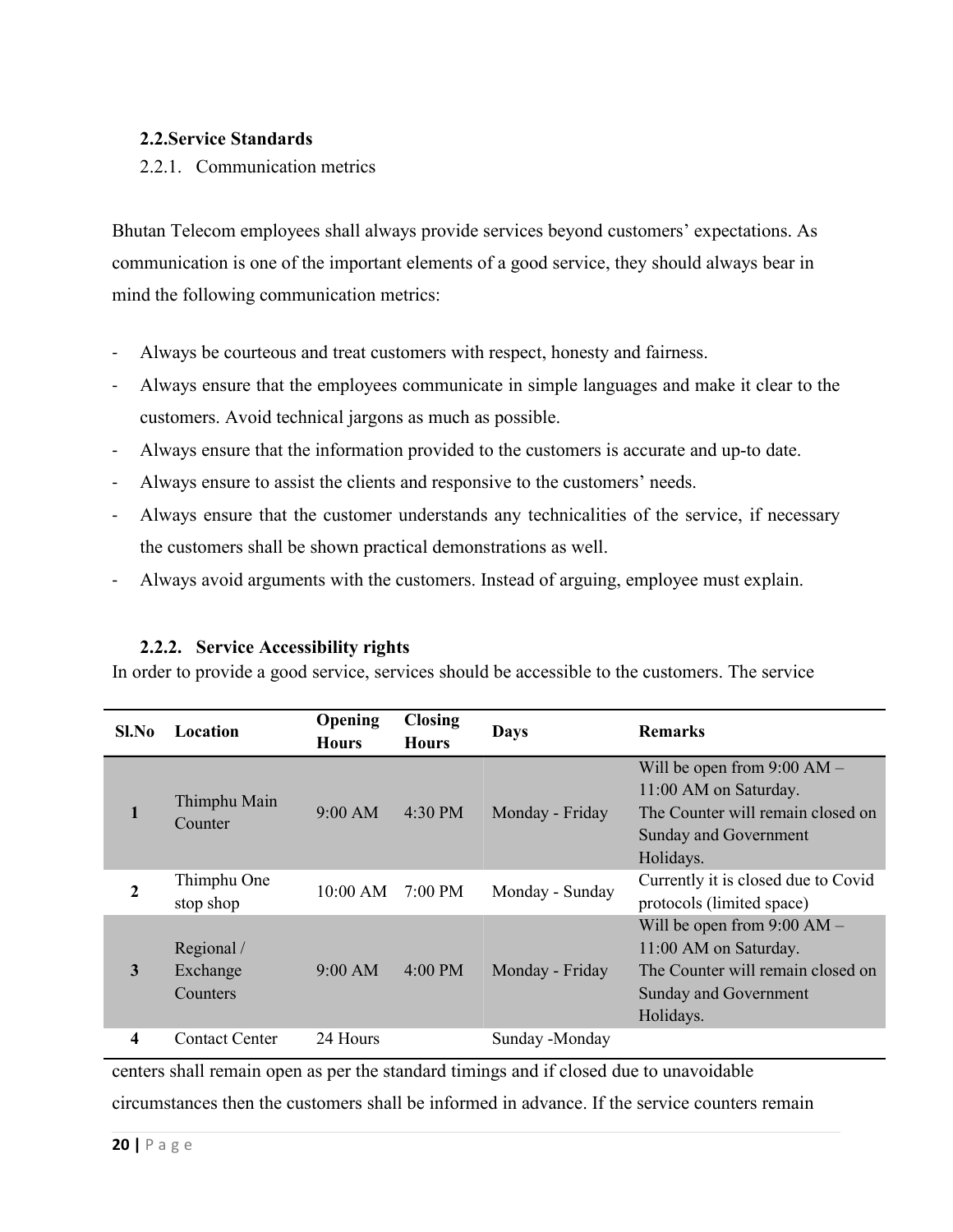closed during this period, the customers have the right to information on such closure  $\&$  if not informed, the customers have the right to demand services.

# <span id="page-20-0"></span>**2.2.3. Service Assessment rights**

The customers shall have the right to assess the service quality of Bhutan Telecom Limited and the customers have the right to give any service feedbacks or file complaints to the company. Bhutan Telecom shall earnestly resolve the complaints orconsider the feedbacks given by the customers to improve the services at all times. Some of the general rights the customer has are as below:

- Customers have the right to file any complaints or feedbacks related to BT services to the company.
- Customers have the right to know the status of their complaints or feedbacks.
- Customers shall have the right to ask for a written acknowledgement from the company for filing a complaint.
- Bhutan Telecom shall not disclose any information of the complainant and maintain confidentiality at all times.
- Bhutan Telecom shall always respond to customer's complaints and feedbacks through e mails, letters, calls and faxes at the earliest.

# <span id="page-20-1"></span>**2.2.4. Service standards for customer interaction**

# Telephone/Mobile

| <b>Service Principles</b>                      | <b>Measures of effectiveness</b>                                                                             |
|------------------------------------------------|--------------------------------------------------------------------------------------------------------------|
| Telephones will be answered promptly           | We will try to respond to customer calls at<br>the first ring itself.                                        |
|                                                | We will try to answer the queued calls<br>within short period of time                                        |
| We will be courteous, professional and helpful | Greet customers in a polite and courteous<br>manner saying, "Good morning/afternoon,<br>how can I help you?" |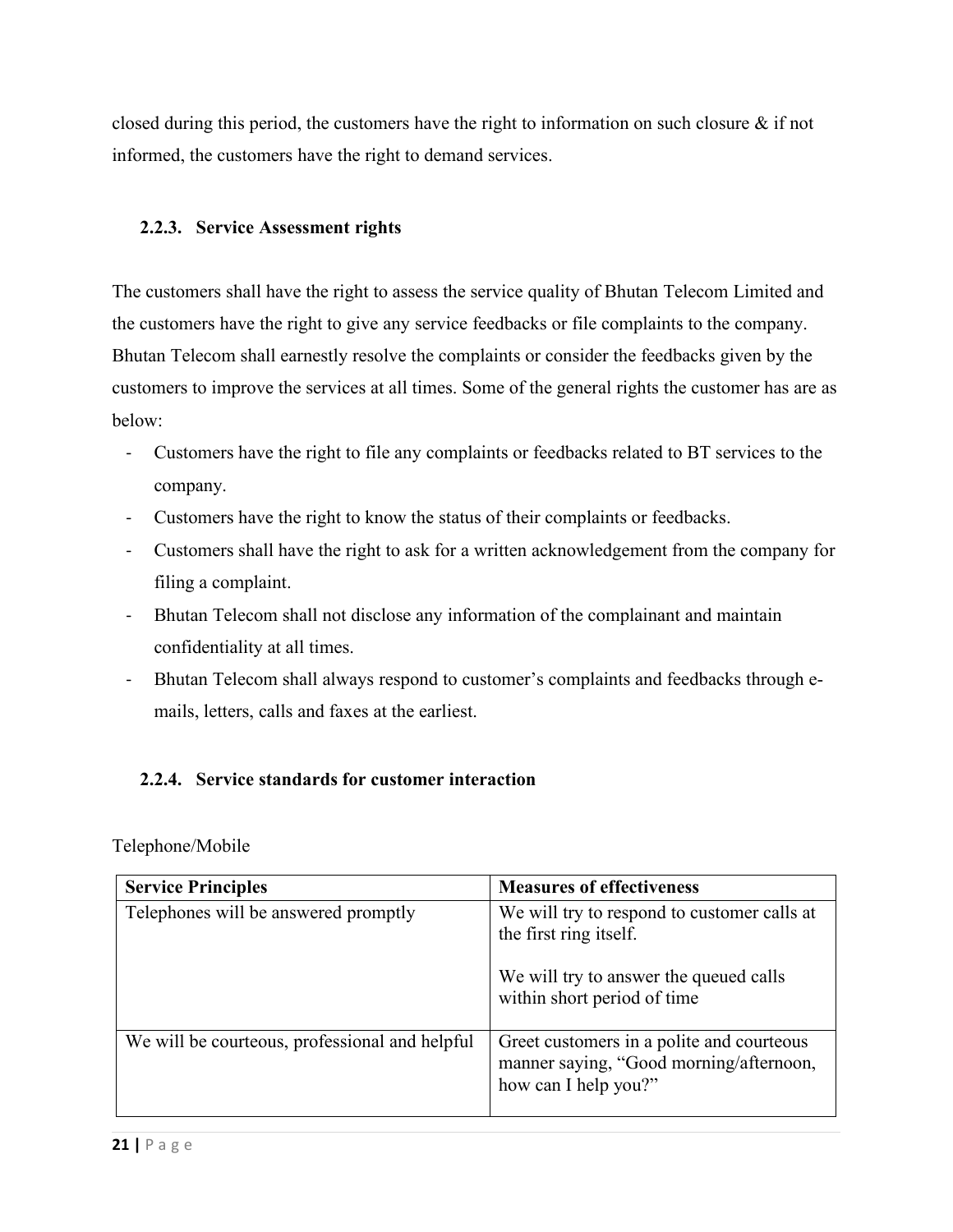|                                                 | Listen carefully to the enquiry.                                                                           |  |
|-------------------------------------------------|------------------------------------------------------------------------------------------------------------|--|
|                                                 | Give full attention to the customer                                                                        |  |
|                                                 | End the call with a thank you and confirm<br>with the customer the outcome.                                |  |
|                                                 | When answering the telephone, we will<br>provide customer with our agent's name<br>and work area if asked. |  |
| We will be accessible by telephone all the time | Our contact center is available 24/7.                                                                      |  |
|                                                 |                                                                                                            |  |

# In Person

| <b>Service Principles</b>                          | <b>Measures of effectiveness</b>                                                                                                                |
|----------------------------------------------------|-------------------------------------------------------------------------------------------------------------------------------------------------|
| We will assist promptly                            | We will serve customer within ten $(10)$<br>minutes of the arrival in most of the instances<br>except for few services like fixed line service. |
|                                                    | We will advise customer, in advance, about<br>any unexpected delays in attending to them.                                                       |
| We will be courteous, professional and<br>helpful. | Greet customers in a polite and courteous<br>manner saying, "Good morning/afternoon,<br>how can I help you?"                                    |
|                                                    | Listen carefully to the enquiry.                                                                                                                |
|                                                    | Give full attention to the customer                                                                                                             |
|                                                    | End with a thank you and confirm with the<br>customer the outcome.                                                                              |
| We will be accessible.                             | Customer can contact any of our branch<br>offices during office hours.                                                                          |
|                                                    | Our contact center is available 24/7.                                                                                                           |

# Personal Calls to Customers

| <b>Service Principles</b>   | <b>Measures of effectiveness</b>                                                          |  |
|-----------------------------|-------------------------------------------------------------------------------------------|--|
| We will make an arrangement | Wherever possible, BT official will make a<br>visit with the customer after seeking their |  |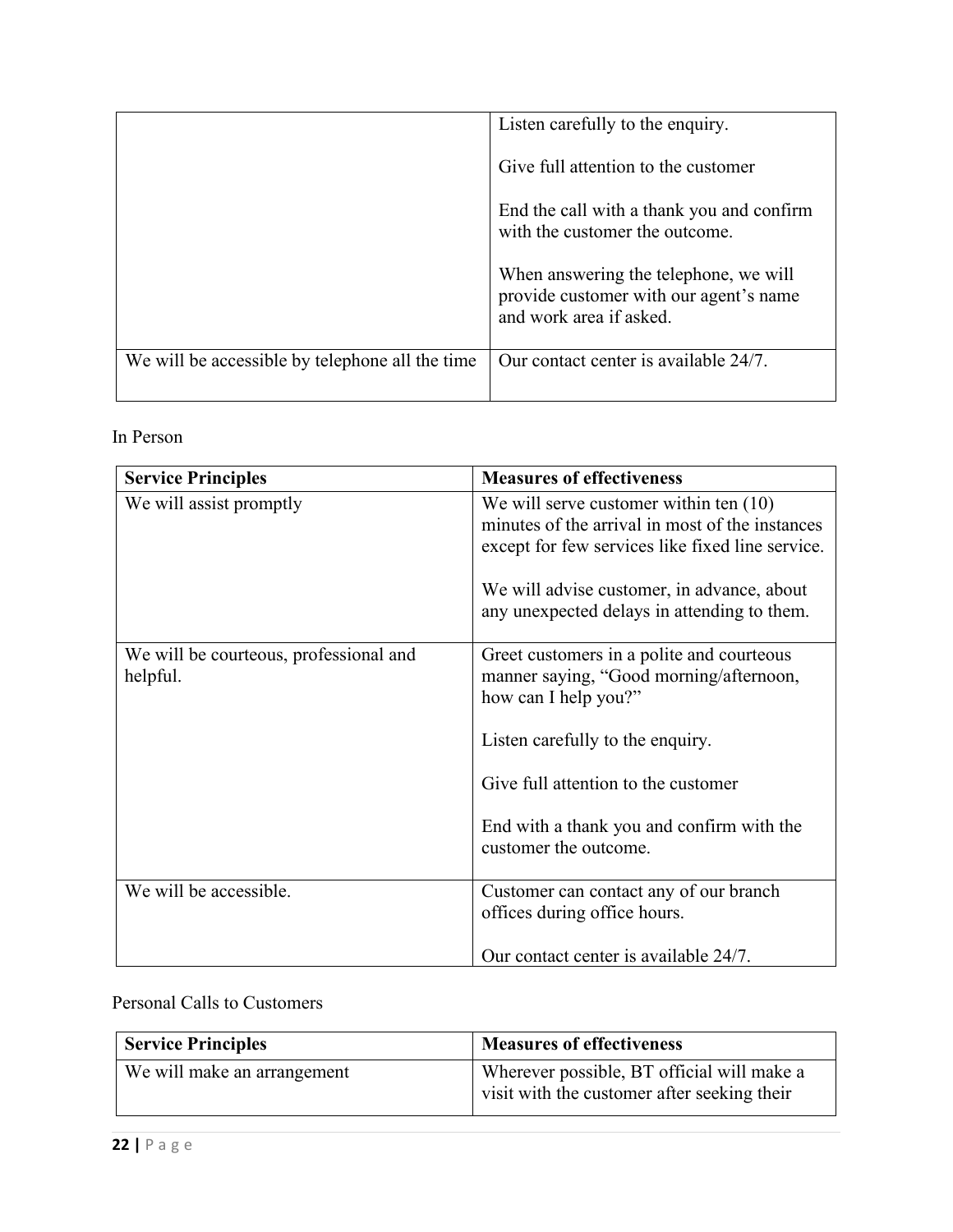|  | appointment, clearly stating the purpose of<br>the visit                                      |  |
|--|-----------------------------------------------------------------------------------------------|--|
|  | Keep customers informed of any changes to<br>the visit arrangements                           |  |
|  | Carry our identity card at all times                                                          |  |
|  | Use tact and courtesy as a visitor                                                            |  |
|  | Close the visit by explaining the next steps,<br>and leave written information where possible |  |
|  | Follow up your commitment to the customer<br>with action                                      |  |
|  |                                                                                               |  |

# Written Communication

| <b>Service Principles</b>                              | <b>Measures of effectiveness</b>                                                                                                  |
|--------------------------------------------------------|-----------------------------------------------------------------------------------------------------------------------------------|
| We will respond to customer correspondence<br>promptly | We will reply to all correspondence timely,<br>using the most appropriate contact method -<br>telephone, in person or in writing. |
|                                                        | We will acknowledge E-mail requests and<br>provide you with a likely timeframe for our<br>full response.                          |
|                                                        | Respond to the correspondence in the<br>language of the original communication                                                    |
|                                                        | Ensure the presentation of all written<br>correspondence is easy to understand,<br>professional and accurate                      |
|                                                        | Include a contact name and direct dial number<br>together with any other information needed to<br>assist the customer             |
| We will be courteous, professional and<br>helpful.     | We will provide accurate, helpful and timely<br>responses that are relevant to customer needs.                                    |
|                                                        | We will provide contact details in our written<br>correspondence.                                                                 |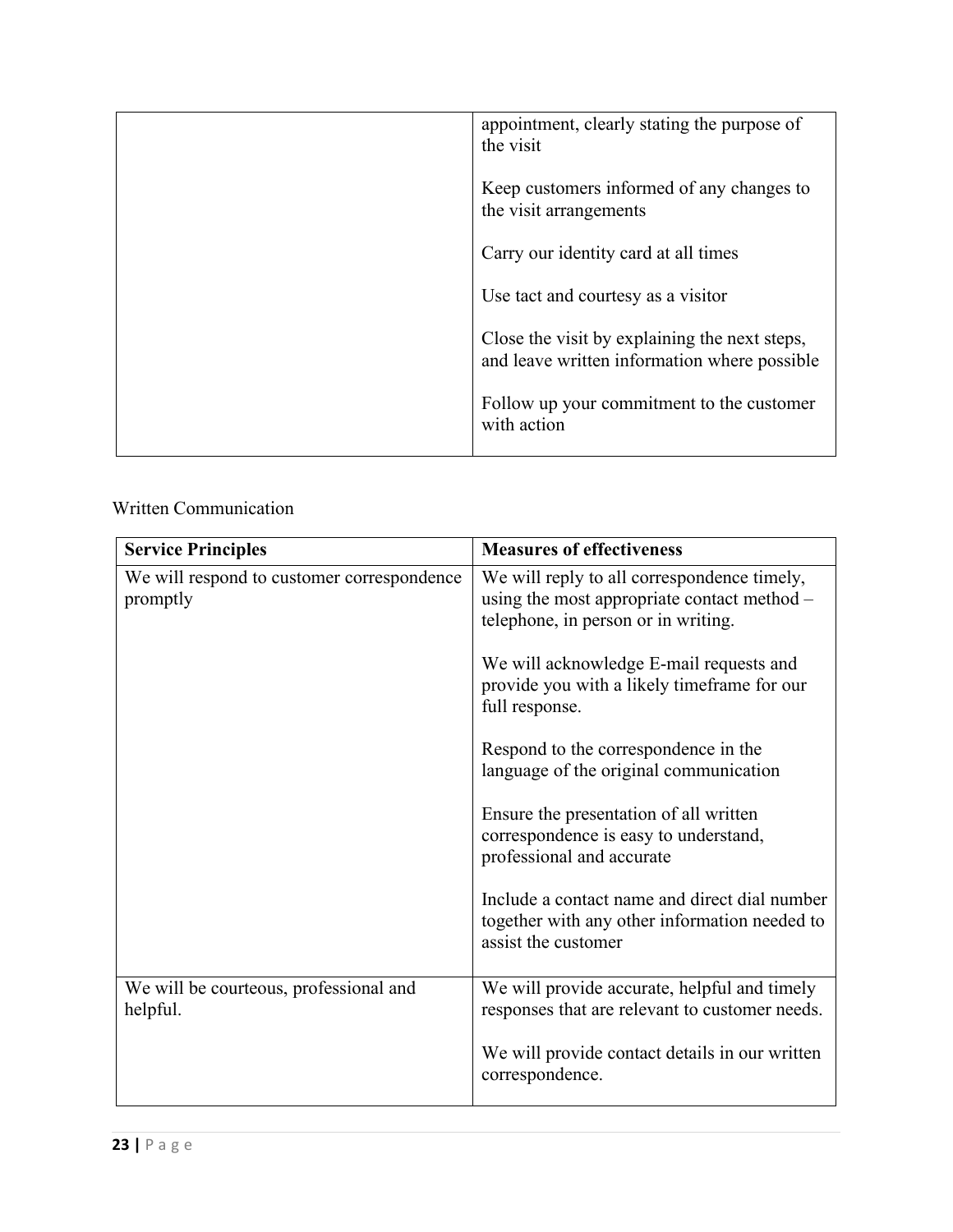|                                   | We will be courteous, professional and<br>helpful. |
|-----------------------------------|----------------------------------------------------|
| We will be accessible in writing. | All the staffs will have mail contact options.     |
|                                   | We will be accessible in writing.                  |

# <span id="page-23-0"></span>**2.2.5. Our Service Guarantee**

To fulfill our service guarantee to customer, we are committed to having well trained and supportive staff and to developing and maintaining an open and accountable culture that is fair and reasonable in dealing with our clients. We will provide customer with quality service by:

- Identifying ourselves when we speak to them.
- Seeking to understand the requirements and to identifying what is important to them.
- We will listen actively and act responsively to customer needs.
- Treating customer with respect and courtesy, maintaining confidentiality where required.
- Giving clear, accurate, timely and relevant information or help.
- Being clear and helpful in dealing with customer, giving reasons for our decisions.
- Respecting the confidentiality of personal information.
- Presenting our responses to customer inquiries or letters clearly and concise using simple English or other means relevant to their needs.
- Ensuring that our Website is user friendly.
- Ensuring that all our services meet a well-defined need of customers.

# <span id="page-23-1"></span>2.2.6. Our Promises to Customer

# - **We will offer a service that customer can rely on**

We try to provide a punctual and reliable service at all times. Our aim is for all services to arrive on time – we will always monitor our performance closely and make improvements where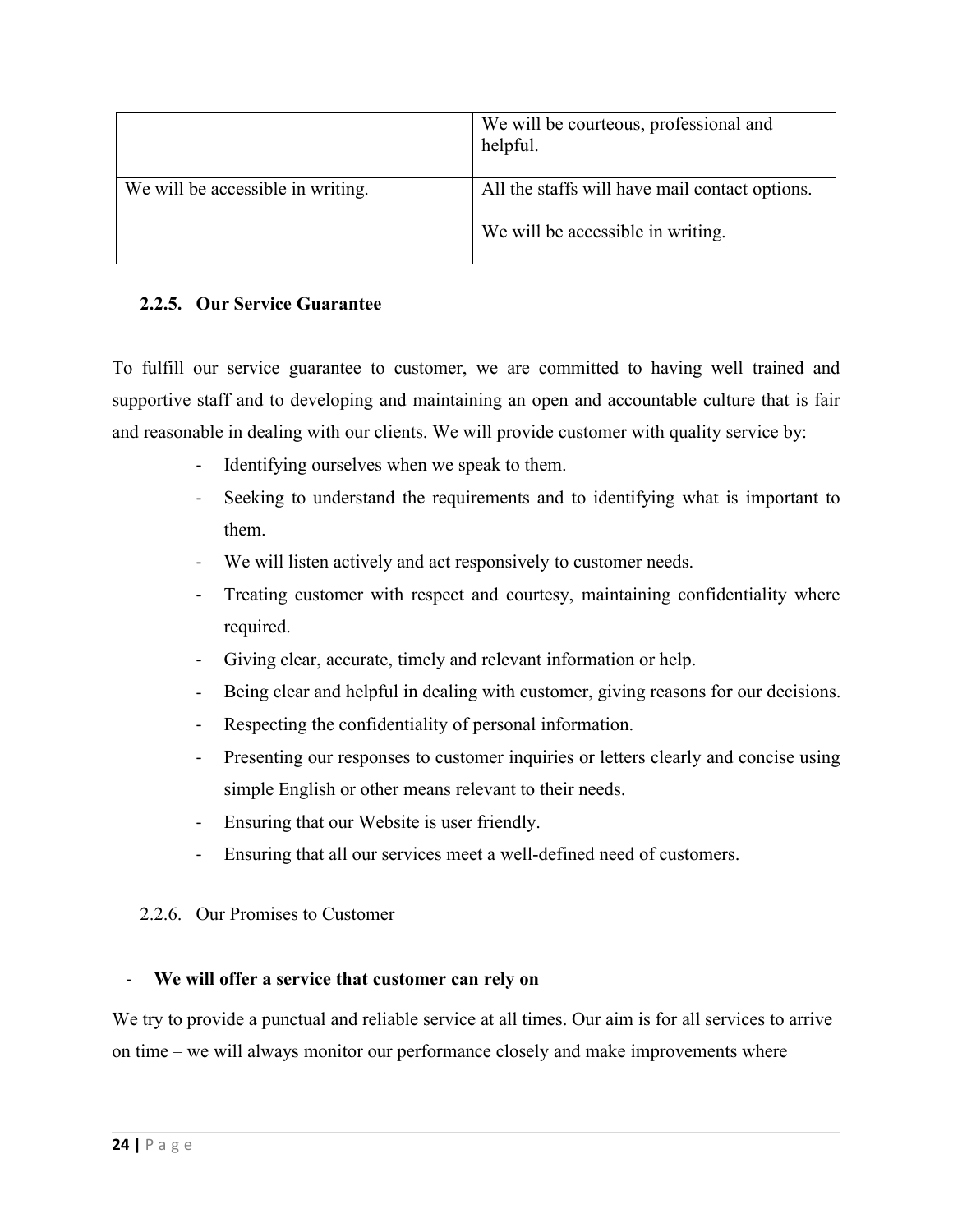punctuality is not meeting our customers' needs. Customer can visit our social media pages (website/ Facebook and Instagram) for the latest service information.

#### - **Our team will be friendly, helpful and committed tohelping customer**

We have help desk teams in every extension office and also our contact center teams who will always be approachable, knowledgeable and friendly. If customer has any problem, complaint, feedback or simply if they need some information, please let a team member know and they will do their best to help.

We are always looking at our facilities to make sure we offer a high standard of customer service.

### - **We will help customer, particularly when things go wrong**

Occasionally things go wrong – no matter how hard we try. When they do, we will do our utmost to put things right there and then. We will make it as easy as we can for customer to let us know, and will seek to solve any problems as quickly and fairly as possible. Our team have the authority to make decisions and resolve issues as soon as customer contacts them.

We cannot guarantee our services will always run on time, but we will ensure we keep customer informed. We will endeavor to keep informed via SMS, announcements and our 24-hour Contact Center team can always be contacted on toll free number **1600**.

# - **We will listen tocustomer's feedback and address the issue if any**

We welcome all feedback  $-$  good and bad. Once we know what customer think, we will act to make improvements.

Negative comments will be studied and make sure we focus on improving the things customer say matter most. Positive feedback can also be passed on. We always aim to exceed customer expectations, so when we do, we are always happy to hear about it!

Customer can tell us what they think in a number of ways – they can text/email/call for their comments/feedbacks.

#### - **We will make customers easier to contact us**

We want to make it easy for customer to contact us. This can best be done face-to-face at one of our branch offices or calling our Customer Care.

We also respond to comments received via Facebook, and Instagram apart from 1600. We will try to resolve query or concern immediately. If we need to investigate further, we will respond to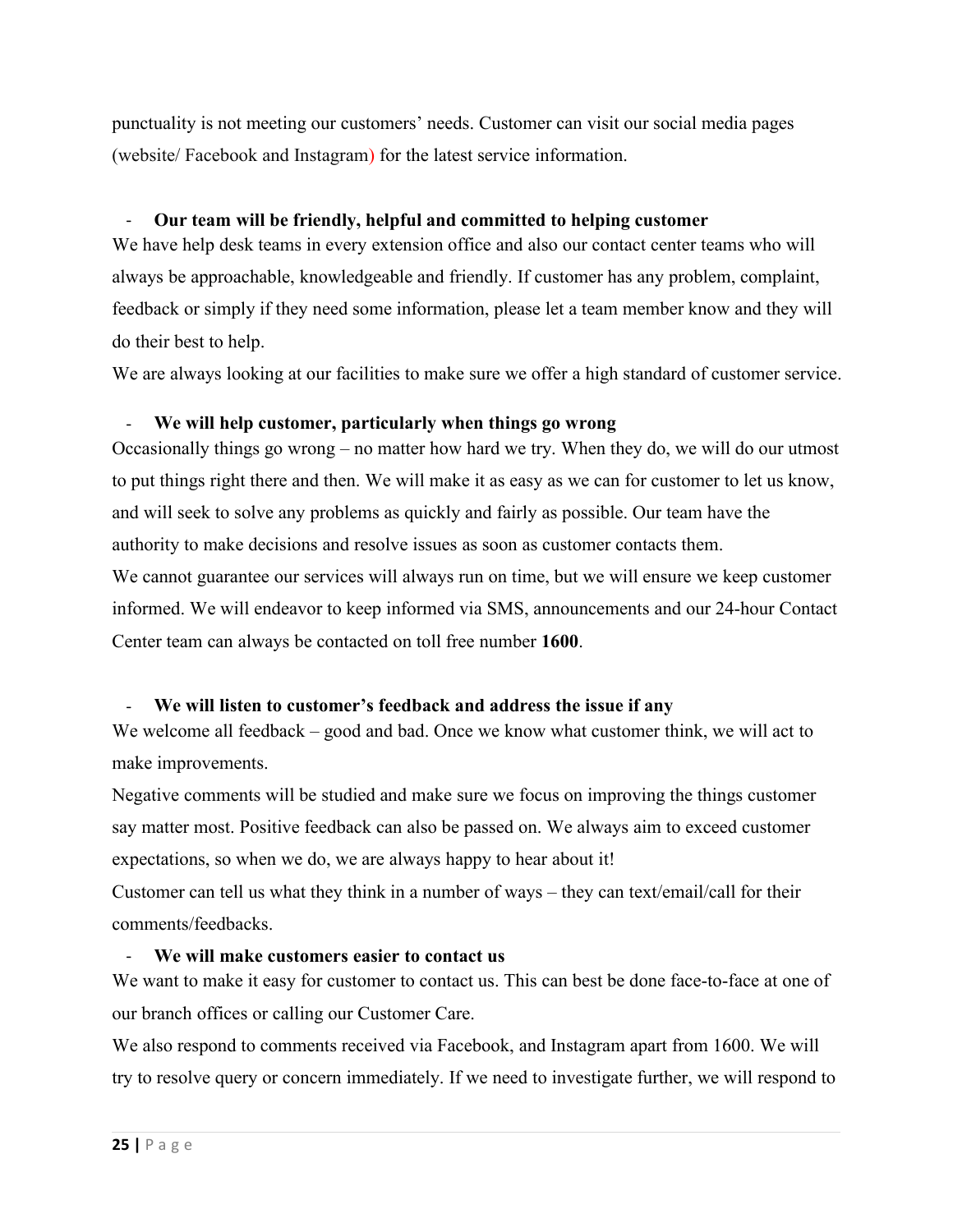customer accordingly. We promise to genuinely and honestly investigate all complaints received and try to resolve as fast as possible.

Our Customer Care team can be contacted at # 1600.

# - **We will try our best to solve any problems**

We will do our best to resolve any issues to customer satisfaction and constantly evaluate the handling of complaints to ensure we are meeting high standards.

However, if you do not feel that we have dealt with the matter to customer satisfaction, customer can contact us personally and we will independently review the case.

# <span id="page-25-0"></span>2.2.7. Billing

- The Company shall send the bill/statement of charges to the subscriber at the address provided by the subscriber. In case of non-receipt of the bill/ statement, the subscriber shall make reasonable endeavor to enquire about bill through an email bia $@$ bt.bt/bcrm $@$ bt.bt. Subscriber will receive the bill either through the electronic media (including emails from bia@bt.bt) or through its electronic messaging service or through physical bill/ statement.
- Subscriber shall be sent the bill/statement of charges on or before due date. It is the responsibility of the Subscriber to inquire about the amount payable and settle the same in case of non-receipt of bill/statement of charges.
- In case any charges are disputed, subscriber shall intimate the company. In case of nonreceipt of such information, the charges will be presumed to have been accepted.

# <span id="page-25-1"></span>2.2.8. Suspension/ Termination/ Discontinuation of Services

Service quality, functionality, availability and/or reliability may be affected due to various factors:

- Transmission limitation caused by physical obstruction, geographic and other causes of radio interference or faults in other telecommunication networks to which the Network is connected
- Any discrepancies/wrong particular(s) provided by subscriber
- Delayed/ non-payment of bills/ statement of charges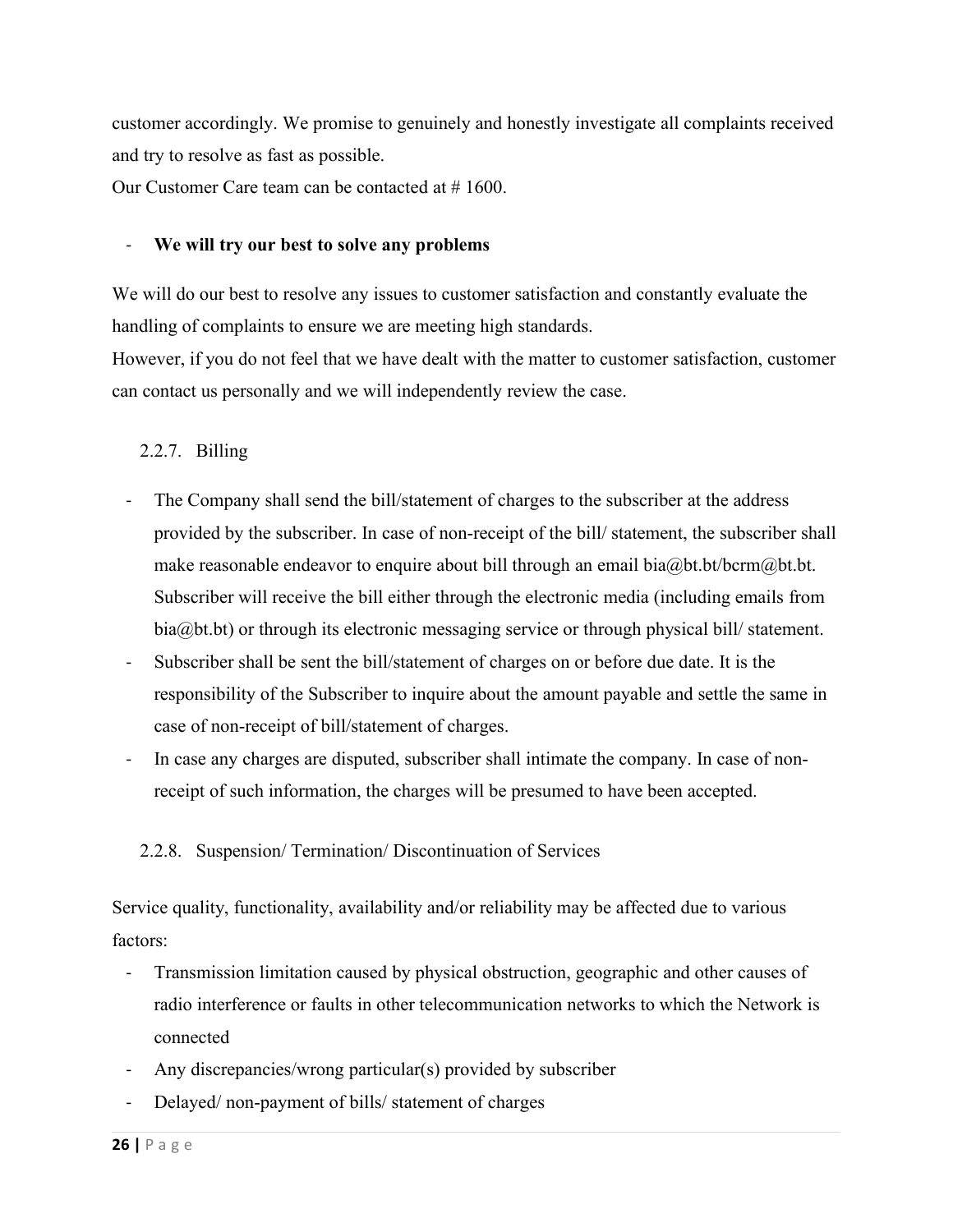- Default in the payment of amount
- Changes in the law, rules, regulations ororders, directions, notifications etc. by the authorities
- In case of misuse of services or breach of any terms and conditions by the subscriber
- In other cases, the company at its sole discretion may suspend/discontinue the services by giving reasonable notice to subscriber
- <span id="page-26-0"></span>In case the subscriber opts for discontinuation of services, the company shall refund directly to the subscriber the refundable amounts, after adjustment of dues if any
	- 2.2.9. Self-attested documents required to furnish Proof of Identity and Address.
		- For National Copy of Citizenship Identity Card with address
		- For Non-National Copy of ID card/Passport/Work permit/Voter Card/Ration Card/Immigration Permit/Residency Letter/Employer Assurance Letter
		- Any contract agreement/undertaking letters
	- 2.2.10. Complaint Redressal Process

<span id="page-26-1"></span>Your suggestions and complaints are most welcomed and will be dealt promptly. In case you find that our services do not meet your expectations, please feel free to contact us, either at our Customer Care, or at any service centers.

Our offices are located in all 20 Dzongkhags. The customer may contact us at any of our branch offices closest to his/her location for all their queries, requests orcomplaints. Alternatively, the customer may choose to call us from the comfort of their home, day or night, at our contact center number 1600 (toll free) which is accessible from anywhere in the country from your mobiles as well as from other service provider numbers oryou can visit our website [www.bt.bt.](http://www.bt.bt)

We will acknowledge client feedback immediately. We will monitor and report on all feedback/complaint, and consider this in reviewing and improving our service